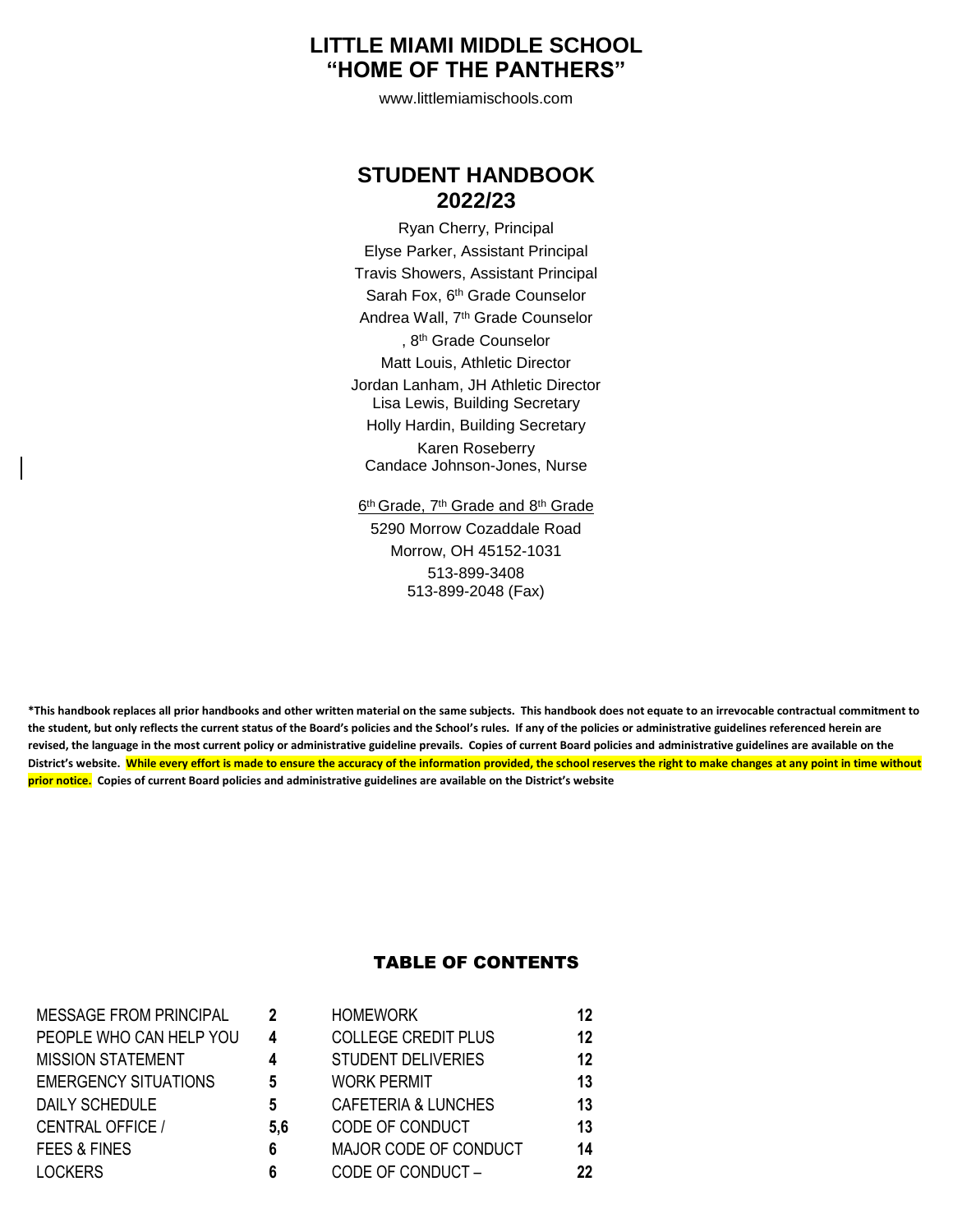| <b>EMERGENCY FORMS</b>         | 7              | CODE OF CONDUCT-                                   | 22 |
|--------------------------------|----------------|----------------------------------------------------|----|
| TELEPHONE, MESSAGES            | 7              | CODE OF CONDUCT-                                   | 22 |
| <b>VISITORS</b>                | 7              | CODE OF CONDUCT - BUS                              | 23 |
| <b>ARRIVAL &amp; DEPARTURE</b> | $\overline{7}$ | CODE OF CONDUCT-                                   | 23 |
| <b>CLOSINGS &amp; DELAYS</b>   | 7              | CODE OF CONDUCT - EXTRA                            | 23 |
| <b>ATTENDANCE</b>              | 7,8            | <b>DISCIPLINE PROCEDURES</b>                       | 24 |
| UNEXCUSED ABSENCES             | 9              | IN-SCHOOL SUSPENSION                               | 24 |
| PRE-ARRANGED ABSENCE           | 9              | <b>RULES OF IN-SCHOOL</b>                          | 24 |
| <b>MAKE-UP WORK</b>            | 9              | OUT OF SCHOOL SUSPENSION                           | 24 |
| <b>TARDINESS</b>               | 10             | <b>ALTERNATIVE EDUCATION</b>                       | 24 |
| <b>EARLY DISMISSALS</b>        | 10             | <b>POLICIES</b>                                    | 24 |
| <b>ACTIVITIES</b>              | 10             | ANTI HARRASSMENT /BULLYING                         | 25 |
| ORGANIZATION, CLUBS,           | 10             | DANGEROUS WEAPONS IN                               | 26 |
| <b>STUDENT COUNCIL</b>         | 10             | <b>EDUCATION / PREVENTION</b>                      | 27 |
| <b>HEALTH SERVICES</b>         | 10             | <b>COUNSELING &amp; REHABILITATION</b>             | 27 |
| ADMINISTRATION OF              | 11             | <b>INTERNET USE POLICY</b>                         | 27 |
| <b>SUPPLIES</b>                | 11             | <b>STUDENT ALCOHOL &amp; DRUG</b><br><b>POLICY</b> | 28 |
| <b>LOST &amp; FOUND</b>        | 11             | PROCEDURES FOR<br>SHOPENSION / EXPHILSION          | 28 |
| <b>REPORT CARDS, INTERIMS</b>  | 11             | <b>STUDENT RECORDS</b>                             | 30 |
| <b>GRADING POLICY</b>          | 12             |                                                    |    |

# STUDENT/PARENT AGENDA HANDBOOK 2022/2023

# WELCOME

# MESSAGE FROM THE PRINCIPAL

HONOR ROLL **12**

I welcome each student and family to Little Miami Middle School. I am looking forward to an exciting and enjoyable 2022-2023 school year. An excellent school is a place where students are challenged academically in a nurturing and supportive environment. You will be expected to give your full cooperation, and interest and enthusiasm in the classroom and in your extracurricular activities. Your active and positive participation in clubs, organizations, and other special events will greatly improve your Middle school experience. The faculty, staff, and administration will work together to provide a safe, productive learning environment.

We have high expectations of you and our philosophy is that school is a workplace for students. We expect you to be proud of your school, to be respectful of the staff and your fellow classmates, and to represent your school with class and dignity. Most of all, we expect you to learn the necessary skills needed for you to be successful in your future. Throughout this school year we encourage you to develop positive life skills for the future. As a new student in a new school environment, you may find things unfamiliar and difficult at first; but with everyone's help and your positive attitude, you will soon adjust to the new rules and the new setting.

This Student/Parent Handbook has been prepared for your information to help you become accustomed to the spirits, ideals, and objectives of Little Miami Middle School. The entire Middle Staff is dedicated to the purpose of developing minds and building skills for the present and future lives of our students. With this in mind, it is necessary to have clearly defined rules and regulations to ensure each individual has the opportunity to benefit from our programs. The policies, regulations, and rules in this handbook are designed and adopted to help students develop positive work habits. Please read it carefully and ask questions regarding information that is unclear.

As you go through life, you will always be preparing for the future while remembering the past. We hope that you find Little Miami Middle School as a time filled with fun, yet challenging experiences. As building principal, the door will be open to any student. Please don't hesitate to talk with me regarding questions or concerns you may have.

Have a successful year!

**DISCRIMINATION PROHIBITED** – No person in the Little Miami Local School District, shall, on the ground of race, color, creed, age, sex, national origin, disability, or handicap, be excluded from participation in, be denied the benefits of, or be subjected to discrimination under any program or activity, all as in accordance with and as limited by the provisions of applicable law. The following person has been designated to handle inquiries regarding the non-discrimination policies:

Title IX Coordinator: Pam Coates 5819 Morrow-Rossburg Road Morrow, OH 45152 513-899-2264

Homeless Local Liaison: Marla Timmerman (mtimmerman@lmsdoh.org) 513-899-2264 Foster Care Local Liaison: Marla Timmerman (mtimmerman@lmsdoh.org) 513-899-2264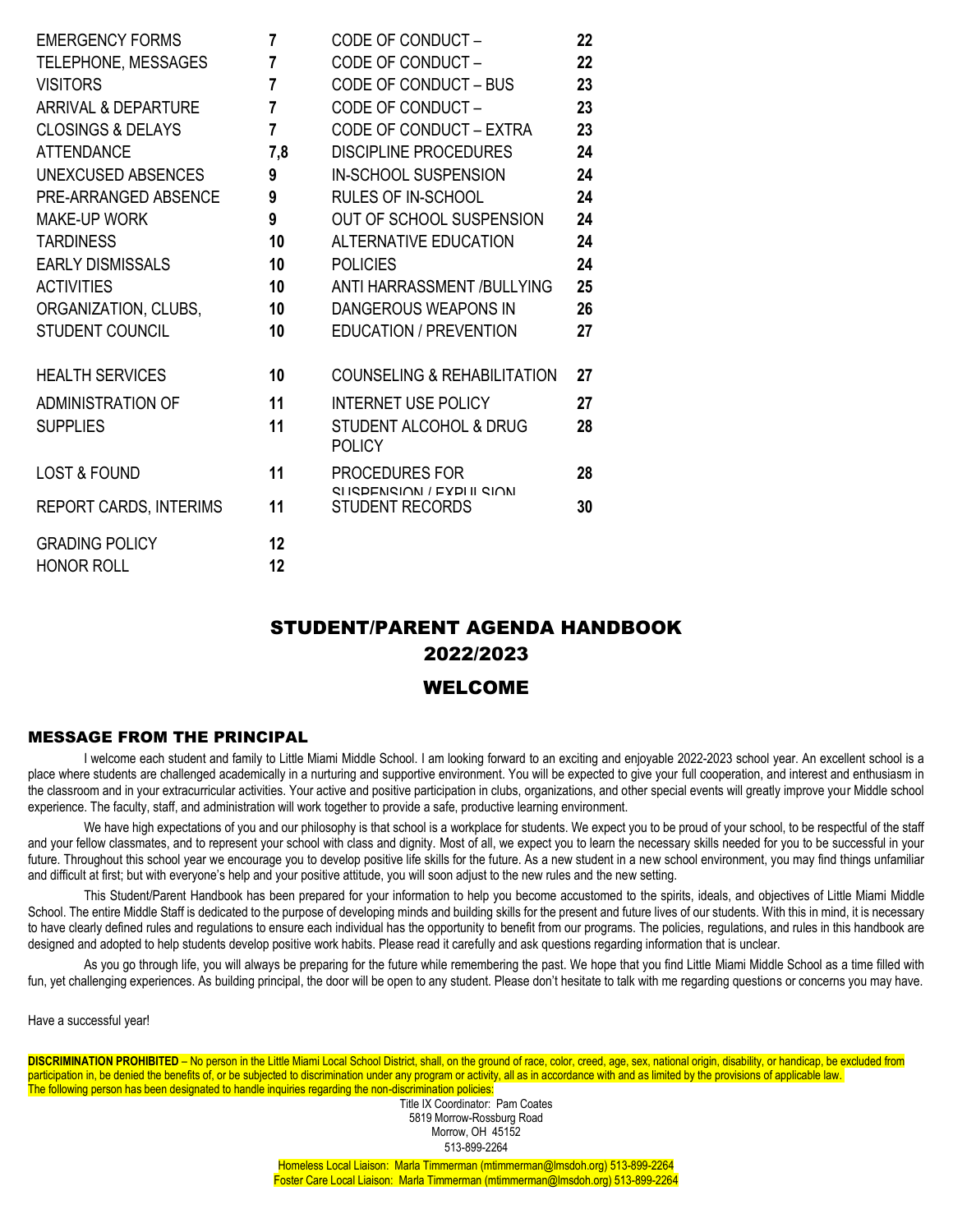**SECTION 504 AND AMERICANS WITH DISABILTIES** - Section 504 of the Rehabilitation Act of 1973 and the Americans with Disabilities Act prohibits discrimination against persons with a disability in any program receiving federal financial assistance. Section 504 defines a person with a disability as anyone who . . .

Has a mental or physical impairment which substantially limits one or more major life activities such as caring for oneself, performing manual tasks, walking, seeing, hearing, speaking, breathing, learning, working, sleeping, standing, lifting, reading, concentrating, thinking, communicating, helping, eating, bending, or operation of a bodily function. (This is not an exhaustive list of major life activities, which means even if an activity or function is not listed it can, nonetheless, be a major life activity.)

The school district has the responsibility to provide accommodations and services to eligible individuals with disabilities. The district acknowledges its responsibility under Section 504 to avoid discrimination in policies and practices regarding its personnel and students. No discrimination against any person with a disability shall knowingly be permitted in any program or practice in the school.

#### **SERVICE ANIMALS**

The district permits the use of service animals in the schools for those individuals with qualified disabilities. Service animals must: 1) have a service plan approved by administration, 2) be on a harness, leash or other tether or be under the control of the handler either through voice commands, signals or other means, 3) be housebroken and 4) be up-to-date on vaccinations. The school may exclude the animal if it is aggressive or disruptive and not housebroken.

# DISTRICT MISSION STATEMENT

The board believes that it is the responsibility of the school system to ensure that each graduate is college and career ready.

To these ends, an environment of high expectations and opportunity shall be created that fosters scholarship and citizenship and develops within each student the ability to become a productive and responsible member of society.

### BUILDING MISSION STATEMENT

Little Miami Middle School is dedicated to the community and to the individual and educational needs of all students. Through a safe and creative environment, students are challenged with a rigorous curriculum that provides the necessary skills to become contributing members of society. The staff recognizes the importance of a collaborative approach with the community as an essential element to the success of the students entering their adult lives.

# **SAFEROH HOTLINE or REPORT BULLYING**

**Call or text 844-SaferOH or visi[t www.littlemiamischools.com](http://www.littlemiamischools.com/) and click on "Resources" and then click on "Report Bullying" link.**

#### SURVEILLANCE CAMERAS

For student's safety and welfare, video surveillance cameras are placed throughout the building and school grounds and on buses. Actions recorded on these cameras may be used as evidence or in disciplinary action. Any attempt to damage or interfere with the function of these devices will result in disciplinary action by the school and possible referral to law enforcement agencies.

# QUALITY WORK

Little Miami Middle School teachers expect quality work from all students in all classes. LMJH definition of quality work: Quality work shows evidence of continuous growth of each individual student. It reflects pride of ownership, creativity, thought, and effort that challenges all students in reaching their full potential.

# REQUEST TO PROHIBIT PUBLICATION

To protect confidentiality of students, Little Miami Local School District's policy is to identify students' work and/or photograph by first name only. Please complete an official form (available in the main office) if you do **not** agree with the request to publish a student's work or picture

#### PEOPLE WHO CAN HELP YOU

#### **Your Principal and Assistant Principal**

The principal's are responsible to the Superintendent of Schools for proper administration of Little Miami Middle School. It is their duty to organize, supervise, and administer all of the affairs of the school as they affect students, teachers, and patrons. They will be glad to help you with any of your problems.

#### **Your Guidance Counselor**

The function of the counselor is advisory, not disciplinary. In general, the quidance program at Little Miami Middle includes educational, personal, social, and vocational counseling. The quidance counselor is involved in the implementation of the following guidance services: information, pupil appraisals, records and registration, group guidance counseling, parent conferences, resource coordination, class scheduling, placement, evaluation, testing, career education, and planning.

You may make appointments (Sign up sheet in office) to consult with your counselor on problems having to do with your school work, course selections, group or social problems, or problems of a personal nature, or schedule changes. A portion of your counselor's training has been in the field of testing. The counselor handles the annual testing program and administers and interprets the individual tests. In addition, counselor spends time in individual classrooms.Parents can contact the guidance counselor by calling the school.

#### **Your School Nurse**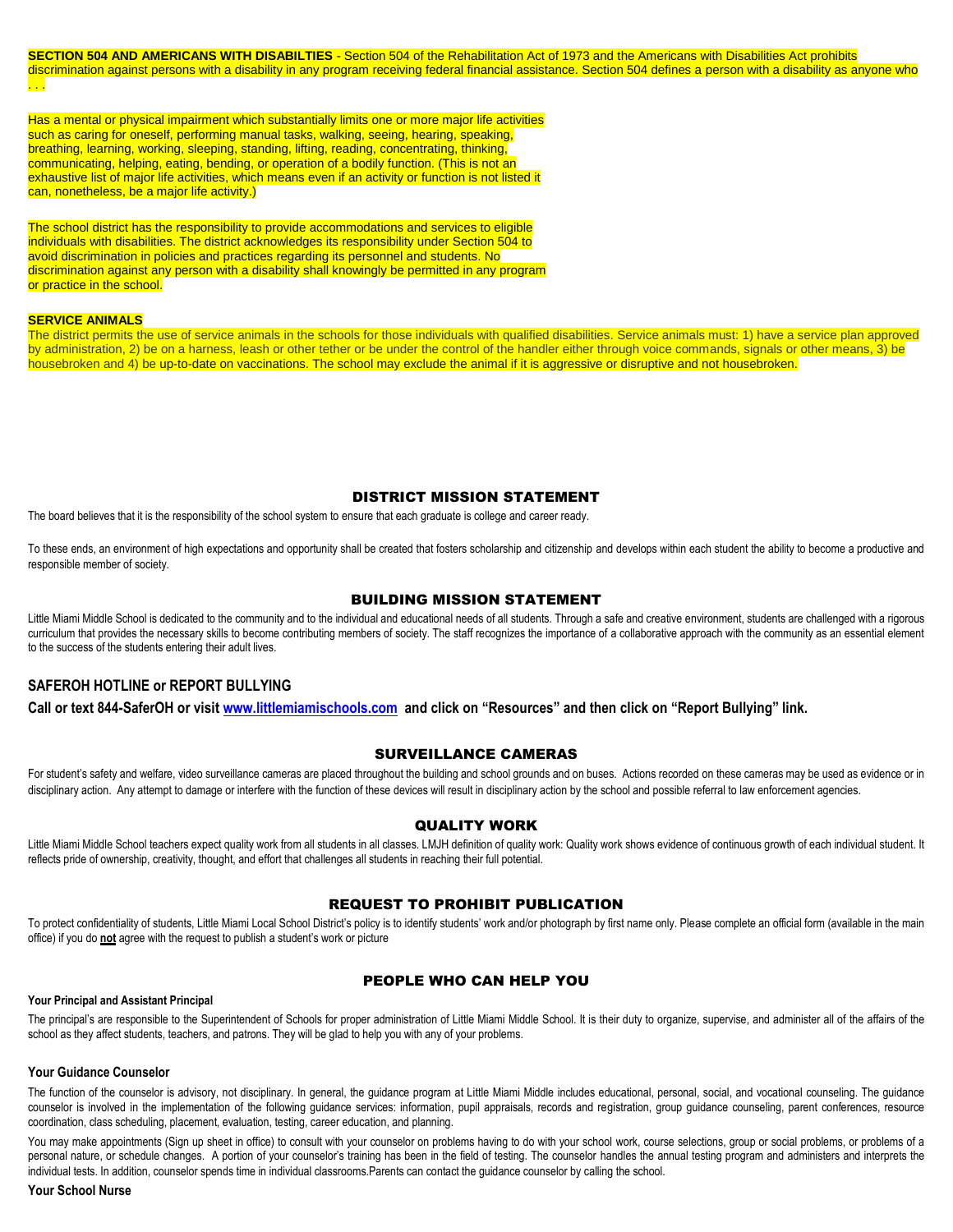The school nurse is available to help you at school with medical emergencies and will work closely with your parents and physician in administering prescribed medication. The clinic is located in the Middle office.

#### **Your Teachers**

Your teachers are specialists in the field in which they teach and are eager to help you get the most out of your classes. They are charged with the responsibility of carrying out the rules and regulations of the Board of Education and any policies set forth by the administration. The teachers are available before and after school for the purpose of helping any student who desires to report at that time. Students should arrange an appointment with their teacher prior to the day and time. Your teachers are the classroom leaders and are charged with the responsibility of supervising and directing all students in the pursuit of their education.

# EMERGENCY SITUATIONS AND PROCEDURES

The school administration will develop and share with students and staff the emergency plans for various emergencies that may arise. We are required to practice these plans periodically throughout the year. Students are expected to become familiar with each drill and observe the rules of the plans developed. Emergency exit procedures are posted in each classroom.

# DAILY SCHEDULE

Cafeteria doors open for car rider drop off: 6:40 AM Buses drop students/all doors open for car rider drop off: 7:10 AM AM Tardy Bell: 7:20 AM PM Dismissal Bell: 2:00 PM

# ADMINISTRATIVE STAFF

| Greg Power             | Superintendent                                                  |
|------------------------|-----------------------------------------------------------------|
| Regina Morgan          | Assistant Superintendent / Director of Curriculum & Instruction |
| <b>Terry Gonda</b>     | Treasurer                                                       |
| Marla Timmerman        | Director of Student Services                                    |
| Dee Dee Walker         | Director of Special Education                                   |
| <b>Stephen Collins</b> | Director of Instructional Technology                            |
| Ron McWhorter          | Director of Food Services                                       |
| Gene Blake             | Director of Support Operations                                  |
| Melinda Briggs         | <b>Community Relations Coordinator</b>                          |
| Kelly Oeder            | <b>Transportation Director</b>                                  |

# CENTRAL REGISTRATION

#### REGISTRATION & CHANGE OF ADDRESS INFORMATION

#### **Central Registration**

Little Miami School District is pleased to offer Central Registration. This service will allow parents to register their children in one central location. Follow-up appointments will then be made in the individual schools for orientation and scheduling.

To register a new student, please contact the Central Registration Office for an appointment at (513) 899-5116 or centralregistration@littlemiamischools.com.

Enrollment packets can be picked up at the Central Registration Office or online a[t www.littlemiamischools.com](http://mail.littlemiamischools.com/owa/redir.aspx?C=552fbb81ea8e4759af3f83c445dcbb97&URL=http%3a%2f%2fwww.littlemiamischools.com) under the "Central Registration" tab. Verification of residency and custody, both conditions for enrollment in our schools, will be managed through this office.

#### **Change of Address**

You will be required to contact the Central Registrar with any "change of address" during the school year. Proof of residency documentation must be presented before student records and/or transportation procedures can be adjusted to reflect the change.

By creating a uniform procedure for enrollment as well as change of address, Little Miami continues in its efforts to ensure the safety of children in our community.

# FEES & FINES

Fees are collected in order to cover the cost of consumables and other initiatives which support the curriculum and instructional programs. Fees are approved by the Board of Education and should be paid prior to the opening of school. School fees for the 2022-23 school year are course specific and can be found in the 2022-23 Middle Course Description Guide which is located on the Middle website. Grade cards and school records will be with held until all fees and fines are paid. Students with outstanding fees and/or fines will not be allowed to apply for a parking permit in high school and Student will not be granted a diploma unless all school fees are paid.

**Replacement Fees:** Lock: \$5.00

**Note:** It is recommended that each student have the Texas Instruments TI-30XIIS calculator for math.

Parents who may have difficulty submitting fees early in the school year should contact the main office. Students who fail to pay fees, fines and fund raising monies may be denied the opportunity to participate in assemblies, dances, pep rallies, field trips etc. They may also be denied the opportunity to participate in extracurricular activities. All fees must be paid in the main office from 6:30 – 3:00 p.m. or can be paid online. The school office is closed during the summer.

#### LOCKERS

Each student will be assigned a locker (school and /or PE) with a combination lock for the storage of books, coats and other personal items. Students are required to lock their locker at all times. The school DOES NOT assume responsibility for students' possessions. Under no circumstances should a student leave money or other valuables in their locker. The school is providing all students a padlock for a rental fee of \$2.00, which will be included in your school fees. Students are not permitted to put their own locks on lockers. Such locks will be removed. The only items that should be placed in school lockers are schoolbooks or supplies, lunches and personal items needed for school. **TEXTBOOKS, SCHOOL PROPERTY OR OTHER STUDENT PERSONAL ITEMS LOST OR STOLEN FROM A LOCKER ARE THE SOLE RESPONSIBILITY OF THE STUDENT REGARDLESS OF WHETHER THE LOCKER IS LOCKED OR UNLOCKED**.

The Board of Education reserves the right to search any pupil's locker and the contents of that locker if the principal reasonably suspects that the locker or its contents contains evidence of pupil's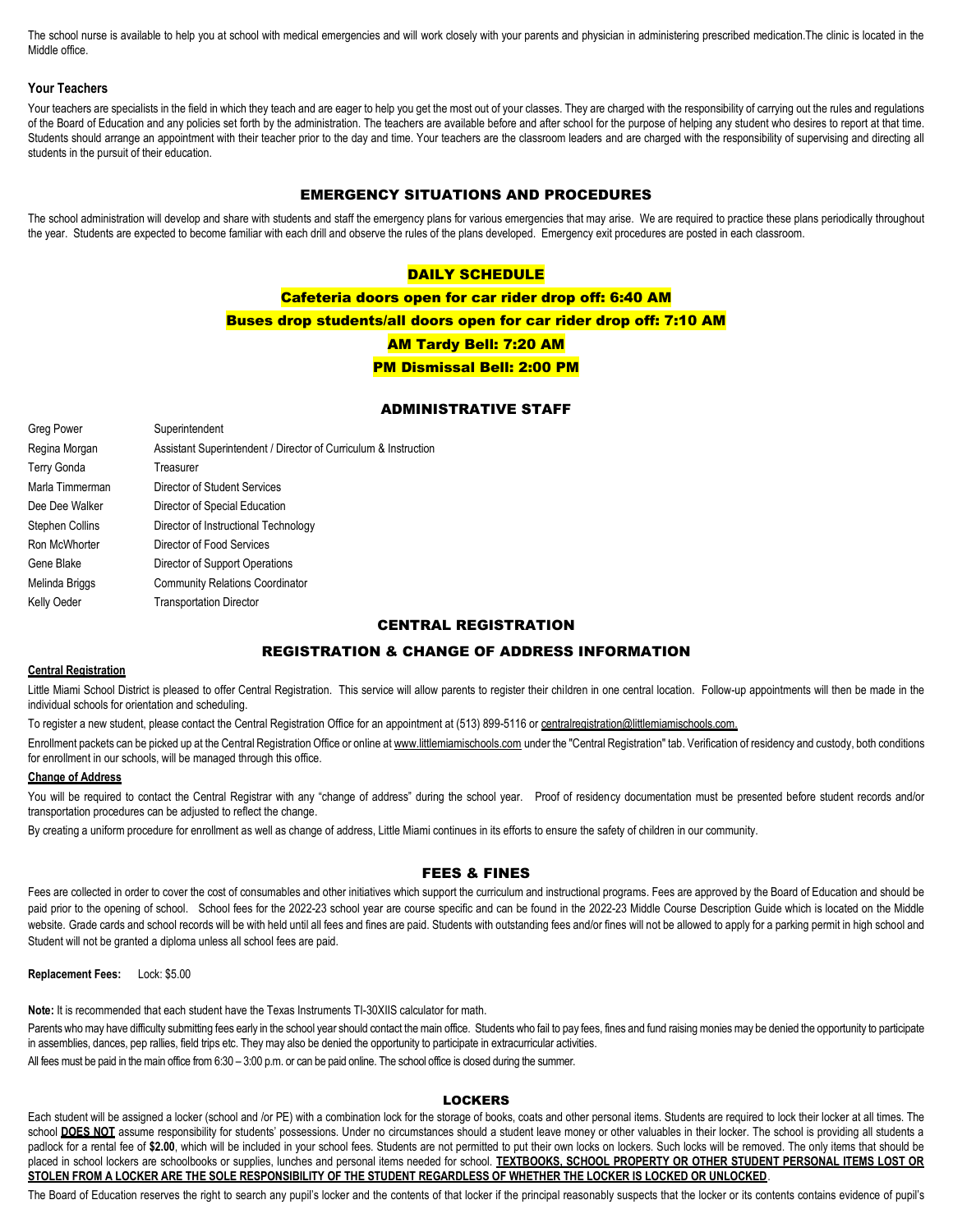#### violation of a criminal statute or a school rule.

Administrators may search a student and his/her property (including vehicles, purses, backpacks, gym bags, etc.) with or without the student's consent whenever they reasonably suspect that a search will lead to the discovery of evidence of a violation of law or school rules. Lockers are property of the Board of Education (BOE) and the BOE reserves the right to search any pupil's locker and its contents at random whether reasonable suspicion exists or not. Searches may include the use of drug dogs.

The Board of Education further puts each student on notice that the lockers are the property of the Board of Education and that the lockers and its contents are subject to random searches at any time without regard to whether reasonable suspicion exists.

All sports equipment must be appropriately stored and may not be carried through the school.

#### EMERGENCY FORMS

All students are required by State Law to have emergency information on file in the office. *It is vital that the information is current.* If there are changes in your address, home, or work telephone numbers, etc., please notify the school immediately. **Please note that only individuals listed on the emergency medical form will be allowed to pick up the student. If a person is not listed on** the emergency medical form, we require a written or faxed note before the student is released. We will also verify the written or faxed note with the parent/guardian prior to releasing the student. Emails will be accepted only if they are sent from the email address we have on file for the parent/guardian. ID will be required to sign out a student.

#### TELEPHONES

School telephones are business phones and may not be used by students except in cases of emergency and approved by the office.

#### MESSAGES

Because our school district has experienced dramatic growth in the last few years, we ask that you limit phone messages to **emergencies** only. We do realize that emergencies arise, and we will make all attempts to deliver those urgent messages to our students, however, we do ask that you call the school before 1:00 p.m. Due to time constraints, we cannot guarantee messages can be delivered after that time.

#### VISITORS

Students are not permitted to bring quests to school to spend the day. This includes brothers, sisters, and friends from out of town and or other individuals. All visitors to school, both adults and minors, are required by state law to go immediately to the Main Office upon entering the building. All visitors to the school, regardless of purpose, are to first check in with the school secretary or principal in the office. This policy includes all school dances. The front entrance will remain open during the school day. No animals domestic or wild are permitted in the building without prior approval of school staff. Visitors will not be allowed to eat in the cafeteria.

#### ARRIVAL & DEPARTURE POLICY

The student's day begins at 7:15 AM and ends 2:00 PM. Students who do not ride the bus to school should plan to arrive after 7:30 a.m. This applies to the parking lot as well as to the school building. Anyone needing to arrive earlier for any reason must secure permission from the principal. No student may leave the school grounds once he/she has arrived, and no student is to loiter outside the building or adjacent property before or after school.

Any student who is in the building past 2:50 P.M. should be under the direct supervision of a coach, teacher or advisor. Unsupervised students will be considered to be loitering and will be cited as being Out-of-Bounds (Rule 26).

#### EMERGENCY SCHOOL CLOSING

In the event of school being called off because of severe weather or some other emergency, students and parents are urged to listen to area radio stations for announcements regarding any change. PLEASE DO NOT call the school. Recommended stations: WLW 700-AM and WKRC 550-AM, WLWT – Channel 5, WCPO - Channel 9, or WKRC – Channel 12. Delay and closing information is also posted on the school district web site a[t www.littlemiamischools.com](http://www.littlemiamischools.com/) and the district calling system will be utilized.

#### SCHOOL PROCEDURES FOR ATTENDANCE

Generally, twelve (12) absences from school (time out of school), which include full days and partial days may be documented by a parent/guardian phone call.

**\*Medical notes shall NOT count against the 12 absences (time out of school full or partial days) that a parent may excuse.** 

Absences (time out of school), full and partial days in excess of 12 absences may not be excused by a parent and shall require documentation by the child's treating physician, nurse practitioner, or physician's assistant- unless an absence (time out of school, full or partial days) is otherwise excused by the Principal due to unusual circumstances.

The foregoing general rule is for the convenience of school officials in the administration of this attendance regulation. This rule does not create an entitlement for a student to be absent from school 12 times. Application of this general regulation may be waived by school officials where circumstances indicate that its application does not serve the student's best interest. Those circumstances include, but are not limited to: the student's attendance in the current or prior school years; instances where students/parents have been adjudicated guilty for truancy related offenses or currently under active supervision or probation. Excused absences from school (time out of school, full or partial days) shall be granted only on the condition of a note from a physician, nurse practitioner, physician's assistant, or excused by the school Principal.

Nothing contained in this attendance regulation is intended nor should be construed as restricting the discretion of school officials to make such inquiries and request such verification/documentation as is reasonably necessary to determine if the time out of school for full day absence or partial day absence is excused.

#### **Late Arrivals/Early Dismissals**

Being punctual is an expectation that we have for all of our students. Any student arriving to school or their assigned seat in the classroom after 7:50 A.M. must report directly to the attendance office to obtain a tardy slip.

The tardy slip must be presented to the teacher to be admitted to class. The school attendance officer will track tardies and report to the administration.

When students arrive on school property he/she is under the jurisdiction of the school district until the end of the school day. No student may leave the premises during the school day without proper authority. Students that require an early dismissal must present a note from their parent/guardian/custodian to the school attendance office in the morning at the beginning of the school day. In all cases, a parent/guardian/custodian will be contacted to confirm and authorize the early release.

Also, no student will be permitted to return to school unless an "off-grounds" pass has been issued with a return time marked on it.

Students arriving to school less than 90 minutes from the start of the school day (late arrival) will be counted as tardy to school. Students that are signed out of school less than 90 minutes from the end of the school day (early dismissal) will be counted as "left early" for school. All tardies and "left early" releases will be unexcused unless otherwise noted in the school policy.

Students that arrive at school after the first 90 minutes of the school day will be marked as a half-day absence. Students that are signed out more than 90 minutes before the end of the school day will be counted as half-day absence.

Please refer to the school policy on Attendance for the policy for explaining excused and unexcused absence.

#### **Off Campus Leave**

Students that sign "in and out" during the normal course of the school day will be marked as "At other location" and will be excused or unexcused based upon the reason for the leave from school property. Please refer to the policy on attendance to determine if this time out of school is excused or unexcused.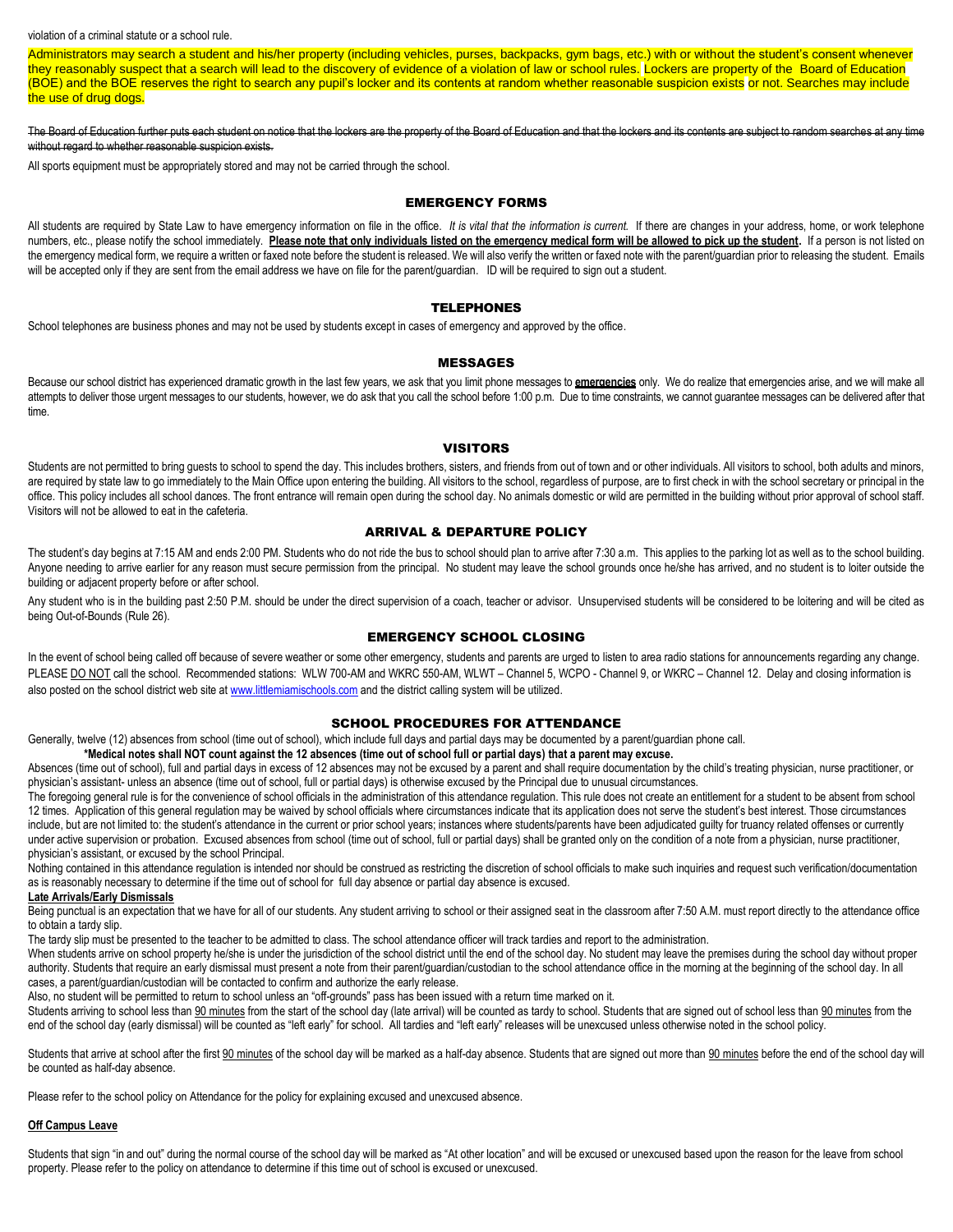Students that are involved in College Credit Plus programming, school sanctioned activities and modified academic school schedule must sign in and out in the Attendance office and comply with school rules regarding their programming.

#### **Absences**

Students who miss school are required to have their parent/guardian contact the attendance office on or before 9:00 A.M.

If the school doesn't receive notification, a phone call will automatically be made to the parent/guardian. If the parent/guardian fails to contact the school, the absence will be considered unexcused until a parent/guardian makes direct contact (within 5 days) with the attendance office to verify the student's absence.

All notes parental/guardian or physician's must be submitted to the attendance office within five (5) days of the absence, otherwise the absence will be unexcused.

**Unexcused Absences from school: (time out of school full or partial days)** 

The Ohio Revised Code define a student as being a habitual truant when a student has:

30 consecutive unexcused hours, or

42 unexcused hours in a school month, or

72 unexcused hours in a school year.

If a student acquires 38 hours in one month or 65 hours in one school year of excused and/or unexcused hours, a warning letter will be mailed to parent/guardian.

The school, in compliance with Ohio Truancy Laws has established the following intervention strategies to avoid unexcused hours, partial and full days, tardies and early dismissal. If a student acquires 30 consecutive unexcused hours, or 42 hours unexcused hours from school in a school month or, 72 unexcused hours in a school year, an Absence Intervention Team meeting will be scheduled by the Truancy Officer, for the purpose of developing an Absence Intervention Plan. The team shall consist of the student, parent/guardian or their designee (a pre-approval FERPA form release for a designee to attend in a parent's place must be filed by the parent for the designee to participate in the Absence Intervention Team meeting), school administrator or their designee, and attendance officer. The team may also include the school psychologist, counselor, social worker, or representative of a public or nonprofit agency designed to assist students and their families in reducing absences and representative of the Juvenile Court.

If the parent/guardian fails to attend or otherwise respond and participate in the Absence Intervention Team, the school shall do both of the following:

- Investigate whether the parent/guardian's failure to attend triggers mandatory reporting to the public children services agency or instruct the Absence Intervention Team to develop an intervention plan for the child notwithstanding the absence of the parent/guardian.
- If the student fails to comply with the Truancy Intervention Plan and meets the legal definition of habitual truant, charges will be filed in Warren County Juvenile Court.

#### **Excused Absences**

- Personal illness or injury
- Medical or dental appointments (partial days, in most cases)
- Illness or death in the family
- Funeral of immediate family member or relative
- **Quarantine**
- Religious holiday
- Appointments for court
- Pre-approved absences. Five (5) days per year may be approved in advance by the Principal. These days shall be included in the 12 absence rule.
- Head lice. Children excluded from school due to head lice are allowed one (1) excused absence on two (2) separate occasions in a school year. Absences beyond this number are unexcused unless the additional absences are covered within the 12 occurrence parent/guardian notes or a physician excuse.
- Emergencies and other reasons deemed good and sufficient by the Principal

# **Unexcused Occurrences**

The school administration will make the final decision whether an absence/tardy is excused or unexcused. In general, unexcused absences/tardies include (but are not limited to):

- Missing the school bus
- Experiencing transportation problems at home or on the way to school
- Remaining at home to complete school assignments
- Missing school without legitimate illness
- Oversleeping. Alarm clock (student's or parent's) failed to work
- "My mom didn't get me up"
- Not having suitable clothing to wear to school
- **Babysitting**
- Any form of recreation (unless pre-approved vacation days)
- Personal business that can be done after school or on weekends
- "Helping at home" or "Was needed at home"
- "I had a game last night"
- Senior pictures/portraits

#### SCHOOL PROCEDURES FOR UNEXCUSED ABSENCES

Little Miami Middle School will work closely with the Warren County Attendance Officer and the Warren County Juvenile Court system to address unexcused absences to school. Parents receive an unexcused absence letter in the mail after each unexcused absence has occurred. The school will follow the consequences laid out in the Warren County Attendance Policy in cases of truancy. Students may not make-up class work, tests, and assignments missed due to unexcused absences or tardies.

#### PREARRANGED ABSENCE

Parents are asked to plan family vacations and appointments to correspond with the school calendar. However, we realize that is not possible in all circumstances. If you must have your child out of school for other reasons, it is your responsibility to see that your child accomplishes the work that he/she will miss. For pupils who will be absent due to a family obligation or similar reasons, the following procedures and guidelines also must be adhered to for those absences to be excused.

- 1. A prearranged absence form can be picked up in the office. Present this completed form to the principal two weeks prior to the absence. If a student has an attendance problem, or is
- in danger of failing, this request may be denied. If the request is denied and the parent elects to remove the child from school, the absences will be unexcused. 2. If possible, you may secure assignments from the teacher prior to the absence. Be aware that teachers are not required to provide long-range assignments for vacationing students.
- 3. Upon return to school, students should submit any assignments, papers, or projects to the teachers.
- 4. Vacation absences are included in the total number of absence occurrences. Only 5 days absence per year may be excused for vacation purposes. If a child has accrued 12 absence occurrences, vacation time will not be approved.
- 5. **No requests will be approved during District Testing weeks.**

#### MAKE-UP WORK FOLLOWING AN EXCUSED ABSENCE

Make-up work is the process by which credit is earned for those days on which the student was absent. Excused absences and tardies allow students to make-up all missed class work, tests, and assignments. Students may not make-up class work, tests, and assignments missed due to unexcused absences or tardies unless a teacher/administrator makes an exception. The following quidelines will be utilized:

1. When an excused absence occurs, the student will be given the opportunity to make up any work he/she missed.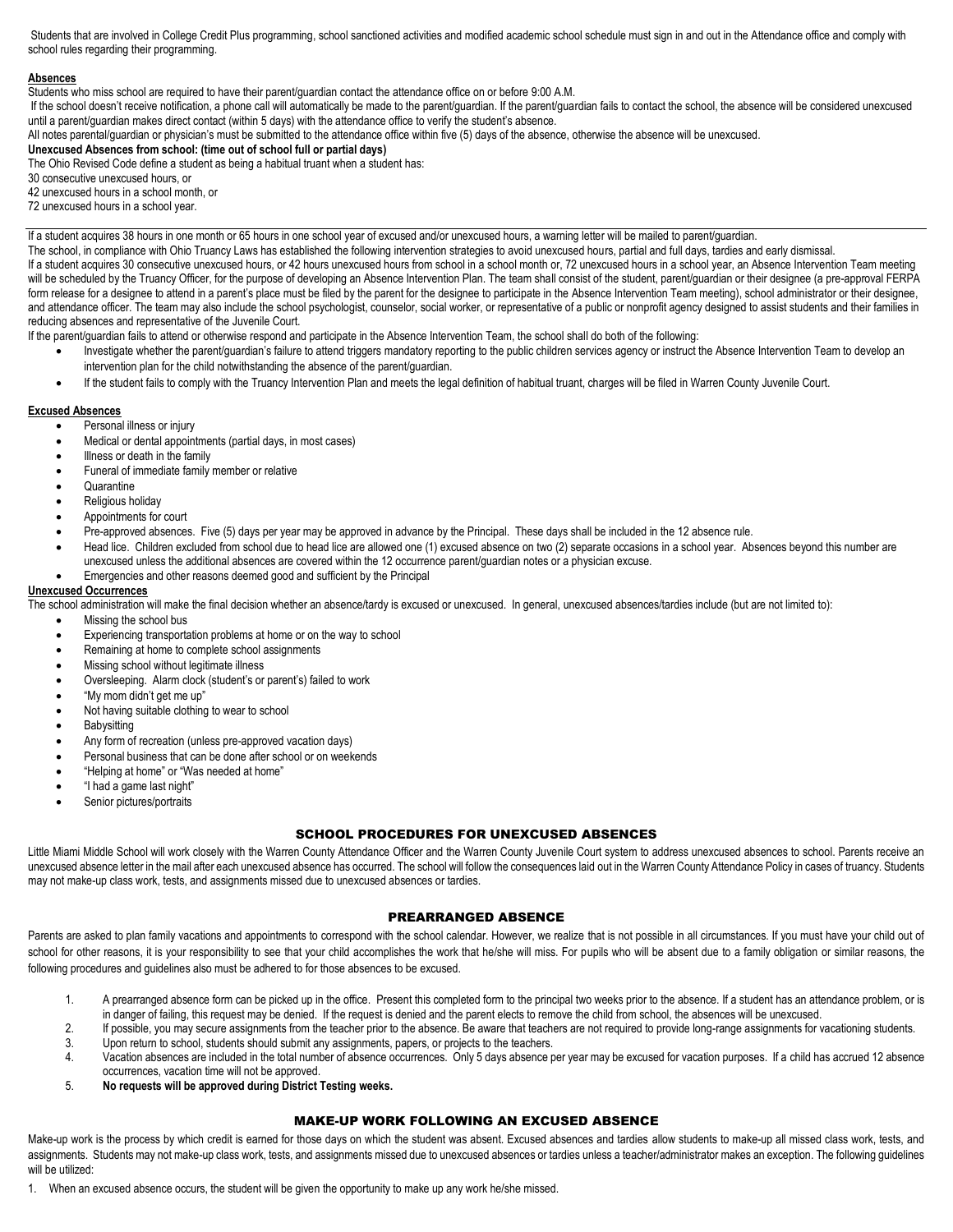- a. The responsibility rests with the student for making arrangements with their teachers relative to all make-up work.
- b. The make-up assignment may be different from what was required of students who were present.
- c. The general rule is the length of make-up opportunity is equivalent to the length of the absence.
- d. Student make-up work may be requested once a student has been absent for three full days or more. For absences less than three days students will collect their work from their teachers when they return.
- Homework requests should be left on the attendance line when calling your child in absent at 513-899-3408.

Note: A student who habitually is absent and makes no effort to make up assignments must expect a lower grade than a student who attends regularly and contributes to class day after day.

# TARDINESS AND EARLY DISMISSALS TO SCHOOL

Tardiness to school will be handled in the main office. If a student is late in his arrival to school, he/she must report to the office for an admittance slip. Failure to sign in at the main office will result in a warning the first time and additional consequences for subsequent offenses. Consequences for repeated tardiness to school are outlined under rule #15 in the Code of Conduct.

#### EARLY DISMISSALS FOR APPOINTMENTS

Requests for early dismissal are to be turned in to the Main Office prior to the start of the school day. Early dismissals will be limited to four (4) each semester.

#### ACTIVITIES – SCHOOL SPONSORED

A number of school related groups and activities have been organized for the participation of the student body. For information about sponsors, membership and meeting times, students should consult the appropriate advisor, coach or sponsor.

Little Miami Middle School also has activities and groups available for parent participation. These groups include the Parent Teacher Organization (PTO), Band Boosters, and the Athletic Boosters.

Students participating in school sponsored activities must follow the Ohio High School Athletic Association eligibility standards. These standards can be found at http://www.ohsaa.org/eligibility/default.asp. Students can also talk with the athletic director or activity sponsor if they have questions about eligibility.

Little Miami offers its students many related group activities to further expand their interests. These groups meet with an appropriate advisor, coach, or sponsor throughout the school year. Information will be made available to the student body at the appropriate time to sign up for each activity and the requirements for participation.

Roles of leadership in the school and/or in these groups where students are selected or elected by their classmates and/or teachers are considered an honor. The Board of Education (Administration) feels that a student assuming this responsibility of leadership also assumes an obligation to set a correct example for his/her peers in behavior. Any student who has had discipline, attendance, and/or academic issues during the previous or current school year will not be eligible for these roles of leadership within the school. Additionally, any violation of the "Code of Conduct" will result in the usual penalties being applied, but any penalty resulting in the student being expelled or suspended will also call for the automatic removal of that student from any honorary position held, or from consideration for any such honor for that school year. Students are only permitted to be on campus before or after school hours with staff supervision and if participating in supervised activities.

#### ORGANIZATIONS, CLUBS & EXTRACURRICULAR ACTIVITIES

There are many school related activities including band, chorus, cheerleading, student council, yearbook, drama club, Power of the Pen, National Junior Honor Society, Geography Bee, Promise Club, and numerous sport teams such as football, cross country, volleyball, basketball, wrestling, swimming, and track for students to take part in at LMJH. School groups meeting in the school building or on school grounds are limited to groups recognized as part of the school's educational program. Each group must have an activity sponsor or coach from the staff.

The building principal has the authority to cancel or restrict any program, meeting or activity that is a threat to the health and welfare of others, a potential disturbance to the educational process or that lacks organized planning on the part of the group sponsoring the activity.

# STUDENT COUNCIL

Each team or homeroom elects representatives to serve on the Student Council each year. The purpose of the Council is to serve the school by providing activities and projects of interest to students and to better the school and community.

#### HEALTH SERVICES

A registered nurse is available each day to attend to student medical needs. Our goal is to create a healthy, safe learning environment and to keep students in class. The nurses see many students each day and cannot contact a parent for every visit (i.e. scraped knee, stomachache). If your student has specific medical concerns please contact your school nurse to discuss a plan of care and when to contact you.

The parent/guardian will be notified to pick their student up based on the guidelines listed below. In the event a parent/guardian cannot be reached, others listed on the emergency medical form will be notified to pick the student up.

- $Fever > 100.0$
- **Vomiting**
- Head trauma
- Contagious illness (i.e. pink eye, head lice)
- **Diarrhea**

Please note: Student must be fever free without medication for 24 hrs prior to returning to school. The student should also be free of vomiting, diarrhea and eye drainage for 24 hours.

Over the counter products that may be used include, Eucerin hand lotion, Vaseline for chapped lips, Caldryl lotion for itchy rashes, antiseptic for cleaning wounds and Anbesol for mouth sores or tooth pain, cough drops and TUMS for minor stomachaches. If you do not wish these products to be used please contact your building nurse. Other prescription or over the counter medications require a physician order and parent consent. Medication administration guidelines are listed below.

Vision and hearing screenings are conducted per ODH guidelines. A referral will be mailed home if the student fails the screening. Please contact your building nurse if you need assistance with resources.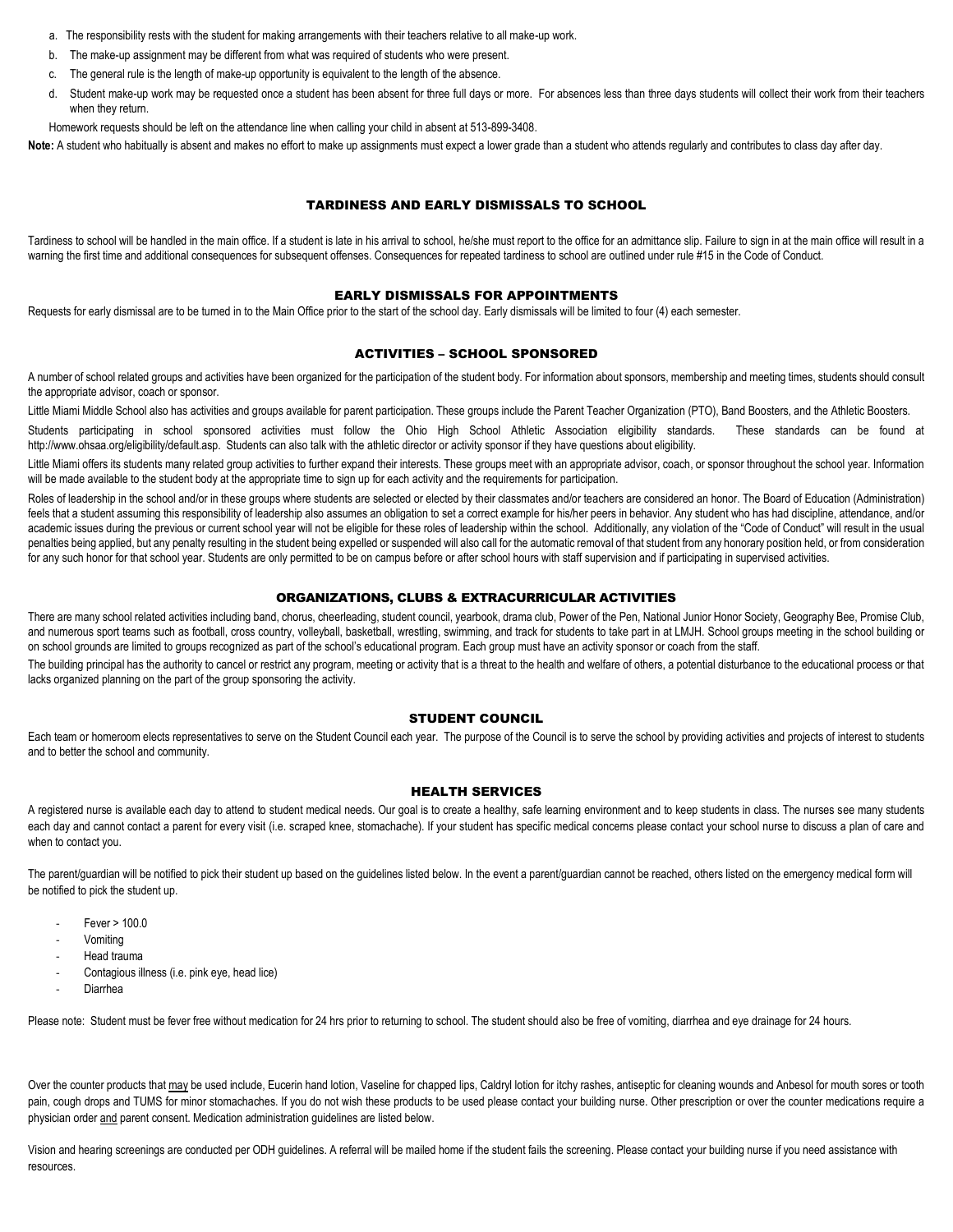#### ADMINISTRATION OF MEDICATION AT SCHOOL

If at all possible, we ask that medications be prescribed so that parents can administer the medication at home. We understand that there will be times when medications will need to be given during school hours. Parents are permitted to come to the school and administer medications to their child if needed.

If any student needs to take physician prescribed or non-prescription (over the counter) medication at school, the following procedures must be followed:

- 1. The Authorization for Administration of Medication by School Personnel must be completed in full by the physician and parent and returned to the building nurse
- 2. Parent/guardian must bring the medication, in person, to the office/clinic
- 3. The medication must be in the original container in which it was dispensed by the prescribing physician/licensed pharmacist
- 4. The medication label must state student name, name of medication, dose, time to be given and prescribers name.
- 5. Students may not carry medication on their person with the exception of asthma inhalers and epi pens. The back of the medication form must be completed and signed by physician and parent/guardian before students will be permitted to carry these medications.

#### SUPPLIES

Students may buy pencils, pens, and paper, before school and between classes in the main lobby.

#### LOST & FOUND

A lost and found box is kept in the commons / cafeteria. Items left in the lost and found will, at the end of each quarter, be donated to a charity.

#### REPORT CARDS

Report cards are issued four times a year at the end of each quarter. The following are the dates when report cards will be sent home with your child: October 16 January 8 March 19 May 28

# **HOLIDAYS**

| September $6 -$ Labor Day  | January $01$ – New Year's Day       |
|----------------------------|-------------------------------------|
| November 25 - Thanksgiving | January 17 – Martin Luther King Day |
| December 25-Christmas      | February 14 – Presidents' Day       |
|                            | April 17 – Easter                   |
|                            | May 30 – Memorial Dav               |

#### POSTINGS

All postings (photographs, posters, flyers, etc.) must be approved by an administrator and may not be put up in the academic wing except in designated areas when given permission by an administrator.

#### GRADING POLICY

```
A = 90 - 100\% B = 80 - 89\% C = 70 - 79\% D = 60 - 69\% F = 0 - 59\%
```
# HONOR ROLL

Students are placed on an honor roll according to their grade point average. Students must maintain a 3.0 GPA or higher in order to be considered for the honor roll. **\*NOTE** - For honor roll placement, all grades must be a "C" or above.

#### HOMEWORK

The homework grade is not to exceed 10% of the final grade. The definition of homework is any assignment that is not initiated in class and is given as an assignment that will be completed at home. Work initiated in class and completed at home would be considered class work.

The Little Miami Board of Education believes that homework that is properly designed, carefully planned and geared to the development of the individual student meets a real need and has a definite place in the educational program.

Homework should be assigned to help the student become more self-reliant, learn to work independently, improve the skills that have been taught and complete certain projects such as the reading of worthwhile books and the preparation of research papers. Home study assignments also afford a way for parents to acquaint themselves with the school program and their own children's educational progress.

Homework will not be used for disciplinary purposes. The amount and type of homework given is to be decided by the classroom teacher, within the framework of overall instructional plans.

#### COLLEGE CREDIT PLUS

Qualified students in grade 7-12 will have the option of enrolling in college courses in lieu of high school courses. They may be taken for college and high school credit.

The options presented to students have advantages and disadvantages for each student. Students interested in this program must meet with their counselor to explore this option by April 1st each year.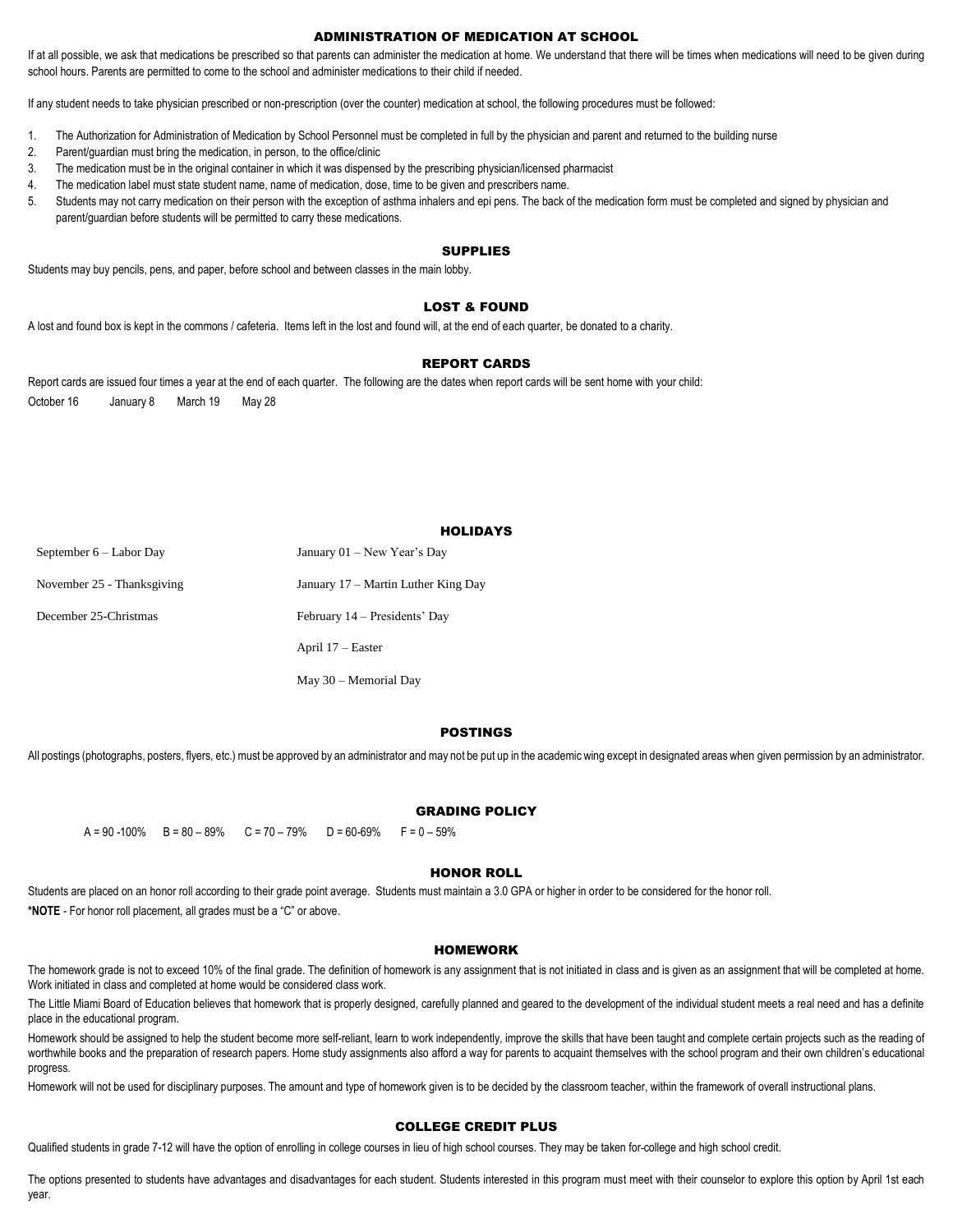#### STUDENT DELIVERIES

Arrangements for personal deliveries of a non-academic nature should be arranged to take place at the student's home address. We cannot interrupt academic learning time to deliver flowers, candy, birthday balloons, etc. The potential for hundreds of daily interruptions throughout the year exists and cannot be handled by the educational and support staff. If a delivery of this type is made, parents may be called on to transport items home.

# WORK PERMIT INFORMATION

To obtain a work permit, you will need the application for minor work permit form which includes: student/applicant information, the pledge of employer form, and the physician's certificate for minor work permit. These forms should be completed by student, parent, employer, and physician prior to submitting to the school office for processing. Blank work permit forms or completed work permits can be picked up from the office. If you have any questions, contact the office.

#### BUILDING USAGE

The school building is owned and operated for the benefit of the Little Miami School District. Students may have access to the building before or after regular hours only when they are with an official school supervisor.

#### CAFETERIA & LUNCHES

Students are given a thirty-minute lunch period. Lunch costs are set by the Board of Education. Middle students may purchase plate lunches or buy a la carte. Extra milk may be purchased. Forms for free or reduced lunches are sent home the first week of school and available throughout the year should a family experience difficulty with income later in the year. Café Terminal is used at the Middle. This system will allow you to pay in advance for meals and/or a la carte foods (juice drinks, ice cream, cookies, etc.) if you choose to do so. Students will still be able to pay cash on a daily basis as they have in the past **However, change will NOT be given back to your child**. Any remaining money will be deposited on his/her account for future use. The system works with a twelve key PIN pad that is similar to a calculator pad. It will allow your son or daughter to enter their 6-digit student identification number to access their account. The PIN number will stay the same throughout the remaining years your child is enrolled at Little Miami Schools. Please note this system is very confidential. All students will be required to enter their PIN number regardless of meal status or payment method, thus insuring your child's privacy.

Here are the guidelines students are to follow in the school cafeteria to make our lunch time a pleasant experience:

- 1. Wait your turn in line. No cutting in line.
- 2. Throw nothing.<br>3. Use a normal to
- Use a normal tone of voice and speak to those people at your table only. No shouting across tables.
- 4. Remain at your assigned table and stay seated until dismissed to throw out trash.
- 5. Take no food or drinks from cafeteria.
- 6. Remain in the cafeteria unless you have obtained a pass to leave.
- 7. No running, horseplay, physical contact (arm wrestling) etc.
- 8. All students are asked to cooperate in keeping the dining area as clean as possible for the people who have yet to eat.
- 9. In general, students are to display the same conduct and manners expected at home.
- A student who fails to follow the cafeteria rules may be assigned a different seat, removed from the cafeteria, or given discipline.

#### **Cafeteria Prices** for Middle School:

Breakfast: \$1.55 Lunch : \$2.65 Milk ( 8 oz) \$0.55

Note: Lunchroom cashiers are limited to extending (2) meal charges and that charge must be settled as soon as possible. Students that have maxed out their lunch charge privileges will **receive a nutritionally substantive lunch alternative until that charge is made.**

# CODE OF CONDUCT - LITTLE MIAMI MIDDLE SCHOOL STUDENTS STUDENT CONDUCT (BOARD POLICY JFC)

Students are expected to conduct themselves in a way that exhibits respect and consideration for the rights of others. Students of the District must conform to school regulations and accept directions from authorized school personnel. The Board has "zero tolerance" of violent, disruptive, harassing, intimidating, bullying or any other inappropriate behavior by its students.

A student who fails to comply with established school rules or with any reasonable request made by school personnel on school property and/or at school-related events is subject to approved student discipline regulations. Students are also subject to discipline, as outlined in the Student Code of Conduct for misbehavior that occurs off school property when the misbehavior endangers the health and safety of students within the District or adversely affects the education process. The Superintendent/designee develops regulations which establish strategies ranging from prevention to intervention to address student misbehavior, and provides continuing instruction in dating violence prevention in health education courses in grades 7 through 12.

Students and parents receive, at the beginning of each school year or upon enrolling in the District schools during the year, written information on the rules and regulations to which they are subject while in school or participating in any school-related activity or event. The information includes the types of conduct which are subject to suspension or expulsion from school or other forms of disciplinary action. The Board directs the administration to make all students aware of the Student Code of Conduct and the fact that any violations of the Student Code of Conduct are punishable. The rules also apply to any form of student misconduct directed at a District official or employee or the property of a District official or employee, regardless of where the misconduct occurs.

If a student violates this policy or the Student Code of Conduct, school personnel, students or parents should report the student to the appropriate principal. The administration cooperates in any prosecution pursuant to the criminal laws of the state of Ohio and local ordinances.

A student may be expelled for up to one year if he/she commits an act that inflicts serious physical harm to persons or property if it was committed at school, on other school property or at a school activity, event or program.

The Superintendent is authorized to expel a student from school for a period not to exceed one year for making a bomb threat to a school building, or to any premises at which a school activity is occurring at the time of the threat. Any expulsion under this provision extends, as necessary, into the school year following the school year in which the incident that gives rise to the expulsion takes place.

Matters which might lead to a reduction of the expulsion period include the student's mental and/or physical characteristics or conditions, the age of the student and its relevance to the punishment, the prior disciplinary history of the student and/or the intent of the perpetrator.

The Student Code of Conduct is made available to students and parents and is posted in a central location within each building.

**To give students a frame of reference upon which reasonable conduct is based, certain rules are necessary. All students are expected to abide by all rules and regulations. All students**  should have a complete understanding of expected student behavior as listed in this handbook. The rules set forth in the following Student Code of Conduct are applicable to all school **sponsored events and activities on or off school property.**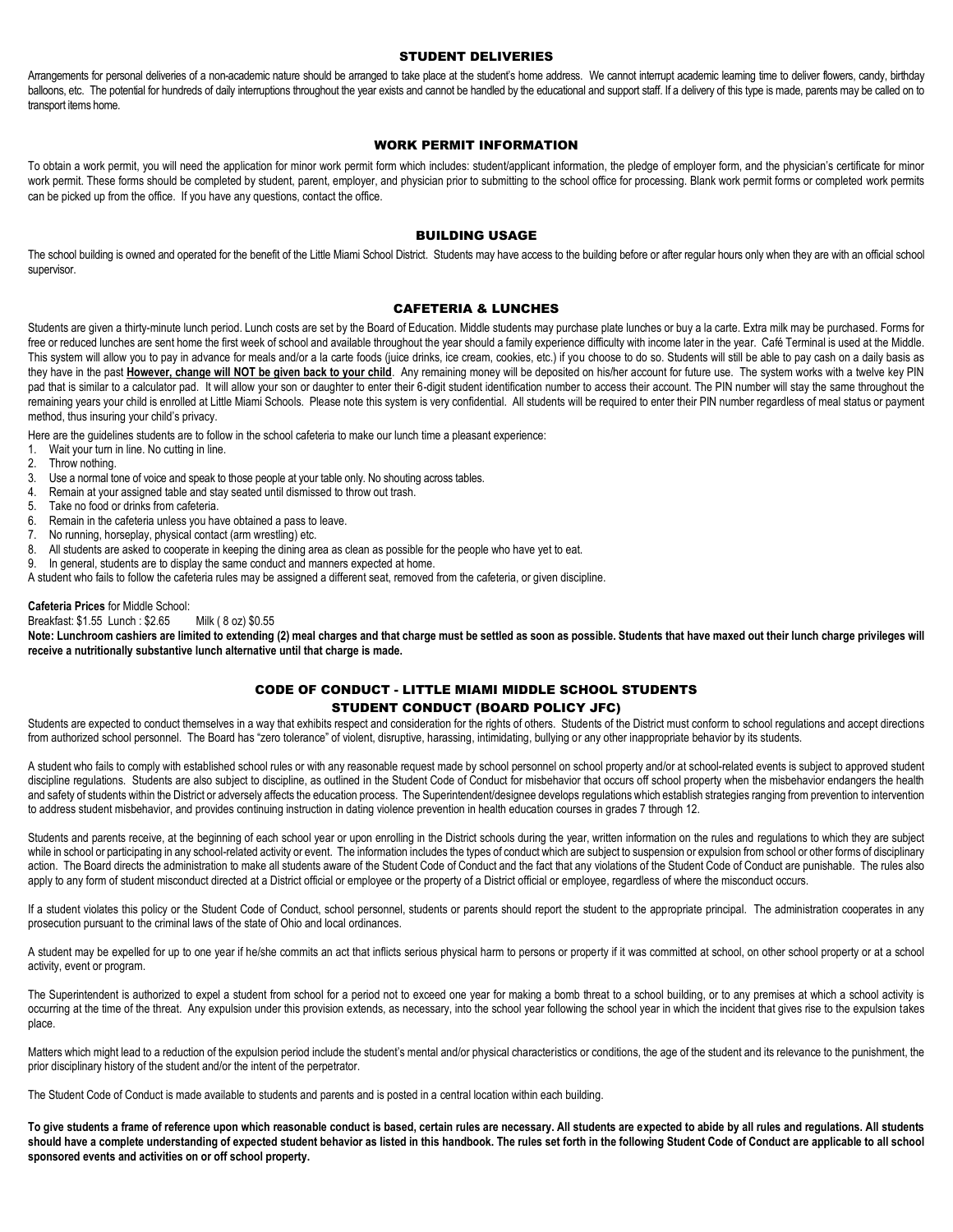# CODE OF REGULATIONS FOR CONDUCT FOR PUPILS

This Code of Regulations is adopted by the Board of Education of Little Miami pursuant to Section 3313.661 and 3313.62, Ohio Revised Code.

Any student engaging in the following types of conduct, either specifically or generally like the kinds of conduct listed below is subject to expulsion, suspension, emergency removal or permanent exclusion from curricular activities pursuant to the Ohio Revised Code. This Code of Regulations applies while a student is in the custody or control of the school, on school grounds or property owned or controlled by the district, while at a school sponsored function or activity or on school owned or provided transportation vehicles. In addition, the Student Code of Conduct governs student activities at all times, on or off school property, when such student conduct is reasonably related to the health, safety and welfare of students or such conduct would unreasonably interrupt the educational processes of the Little Miami School District.

Pursuant to 3313.664 of the Ohio Revised Code, students may be suspended by the Superintendent or his designee from participating in extracurricular activities for a period of time not to exceed the end of the school year for any violation of the Student Code of Conduct or violations of posted rules and regulations established by individual coaches and sponsors.

# MAJOR CODE OF CONDUCT

The following behaviors as described in Student Code of Conduct are prohibited. A violation of any of the following rules may result in disciplinary action, including suspension, expulsion, permanent exclusion, removal, probation, Evening School, detention, in-school suspension, referral to guidance, verbal or written reprimand, parent contact or conference, or referral to the Juvenile Court system or law enforcement.

#### **NOTE: DEPENDING ON THE SEVERITY OF THE INFRACTION, THE ADMINISTRATION MAY IMPOSE ANY LEVEL OF CONSEQUENCE APPROPRIATE TO THE CIRCUMSTANCE. THIS MAY RESULT IN CONSEQUENCES OTHER THAN THOSE LISTED IN THE CODE OF CONDUCT.**

#### **RULE 1: DISRUPTION OF OR INTERFERENCE WITH CURRICULAR OR**

#### **EXTRA CURRICULAR ACTIVITIES**

A student shall not by the use of violence, force, coercion, threat, demonstration, false alarm, vulgar or obscene language or gestures, vulgar or obscene printed materials, clothes, ignition or possession of firecrackers, fireworks, poppers, smoke bombs, stink bombs or chemicals, ignition of fires, possession of weapon or look-a-like weapons, distribution of printed materials that may incite others to violent or disruptive conduct, wearing of gang colors, gang clothing, gang tattoos or insignia, use of gang graffiti, gang symbols, gang hand signs, or participating in any activity related to or associated with a gang, or in any other manner cause interference with curricular or extracurricular activities. Any videos taken of others and/or posted on social media are strictly prohibited

**CONSEQUENCE:** Application of consequences at any level of offense will remain at the discretion of the administration.

# **RULE 2: DAMAGE OF PROPERTY**

A student shall not intentionally cause or attempt to cause damage to the school, school property, or private property either on school grounds or during a school sponsored activity. Additionally, damage to property at any time while under school jurisdiction will require full restitution for damages and a possible referral to civil authorities. Damage to property as described previously is prohibited.

**CONSEQUENCE:** Application of consequences at any level of offense will remain at the discretion of the administration. The student may also be held financially responsible for any damage caused to school or private property.

#### **RULE 3: /FIGHTING/UNAUTHORIZED TOUCHING/THREATS**

Fighting, hitting, pushing, or unauthorized touching are treated seriously in the Middle school because the size and strength of older students increases the risks of serious harm to one or both parties. This rule covers physical contact that is initiated against another student with the intent of doing harm to that individual. This type of behavior could result in an out of school suspension and possible charges. Returning unauthorized touching with physical force can will be considered fighting and will be treated with an out of school suspension with an option of an ISS or Friday School at the discretion of administration. Fighting, hitting, unauthorized touching, threats and disruptions as a result of or which are deemed to cause the above activities are prohibited.

#### **THREATS: (STUDENT TO STUDENT)**

1<sup>st</sup> Offense: Warning from Administrator or referral to Guidance and possible 1-3 day suspension.

2 nd Offense: 2 day suspension (AES)

3 rd Offense: 3 day suspension

4 th Offense: 10 day suspension and recommended expulsion.

**CONSEQUENCE:** Application of consequences at any level of offense will remain at the discretion of the administration.

#### **THREATS: (USE OF DEADLY FORCE)**

1st Offense: 1-10 Days Suspension, possible recommendation for expulsion, possible charges filed.

#### **PHYSICAL ASSAULT/HITTING/UNAUTHORIZED TOUCHING: (STUDENT TO STUDENT)**

1st Offense:1 - 5 Days Suspension, possible charges and/or referral to court.

2nd Offense: 5 - 10 days Suspension

3rd Offense: 10 Days Suspension, recommendation for expulsion

# **THREATS AND OR / UNAUTHORIZED TOUCHING/ Of A SCHOOL EMPLOYEE:**

**CONSEQUENCE:** Application of consequences at any level of offense will remain at the discretion of the administration.

# **ASSAULT/ATTEMPTED ASSAULT WITH A WEAPON:**

1st Offense: 10 Days suspension, recommended expulsion from school, charges filed with civil authorities.

# **RULE 4: POSSESSION OF DANGEROUS WEAPONS AND INSTRUMENTS**

A student shall not possess or conceal upon his/her person or on school property or at school functions, an instrument or weapon capable of harming another person. This prohibition includes guns, any type of knife, ice picks, brass knuckles, blackjack, chemical gases, pepper spray, destructive devices, etc. This prohibition would include the use and/or possession of chemicals and gasses, including mace and look-a-like weapons. (Look-a-like weapons include but are not limited to paint ball guns, air soft guns, pellet/BB guns. etc.) CONCEALMENT, POSSESSION OR USE OR THREAT OF USE OF A GUN OR EXPLOSIVE DEVICE CAN BE CONSIDERED UNDER THE THIRD OFFENSE

1st Offense: Application of consequences at any level of offense will remain at the discretion of the administration.

2nd Offense: 5 - 10 Days Suspension, possible recommendation for expulsion

3rd Offense: 10 Days Suspension, possible recommended expulsion from school

#### **RULE 5: DISRESPECT**

No student shall at any time show a lack of respect to any teacher, administrator or staff member. Examples could be making disparaging (degrading) remarks (This includes social media), being outwardly sarcastic, saying things to achieve a derogatory effect, and arguing with school staff in front of others. (Students must make an appointment to privately discuss their disagreement or concern with a staff member in an appropriate manner.)

**CONSEQUENCE:** Application of consequences at any level of offense will remain at the discretion of the administration, which may include but are not limited to –

1st offense: 1-5 days suspension (AES)

2nd offense: 2-10 days suspension (AES)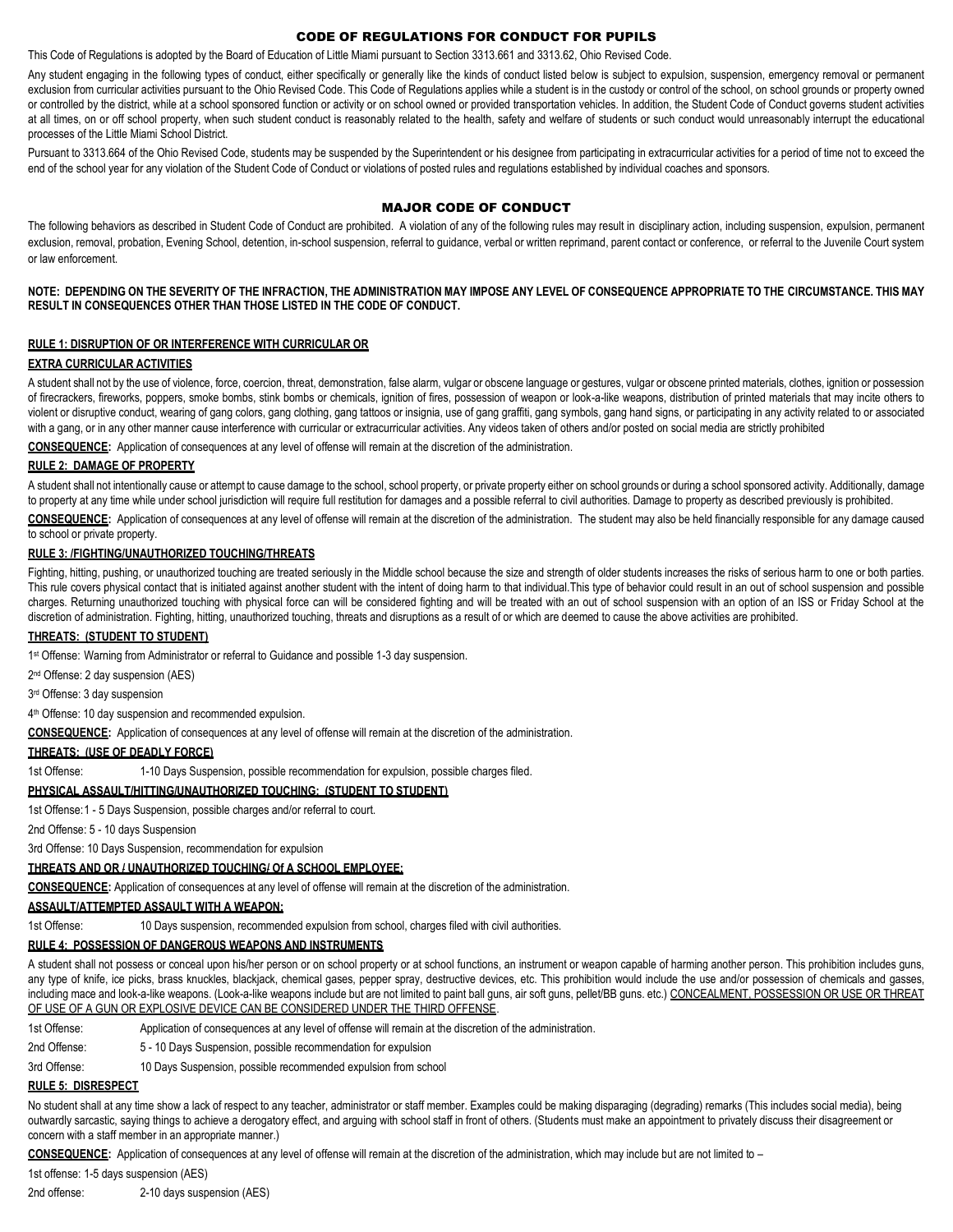#### 3rd offense: 5-10 days suspension

4th offense: 10 days suspension and recommended expulsion

# **RULE 6: INSUBORDINATION**

Insubordination is defined as the refusal to respond to a reasonable request. A student shall not disregard or refuse to obey a reasonable direction or instructions given by school personnel (teacher, principal, coach, extracurricular advisory, staff employees, or adult volunteers) while the student is properly under the authority of the school. In the case of extracurricular activities, insubordination shall also include the failure to comply with the rules or requirements established by the coach or advisor for that particular activity. Repeated violations of any minor rule directive or discipline procedure may be considered insubordination. Acts of insubordination are prohibited. Repeated instances of insubordination will result in disciplinary consequences for violation of rule 5 – Disrespect.

#### **CONSEQUENCE:** Application of consequences at any level of offense will remain at the discretion of the administration.

#### **RULE 7: VIOLATION OF CIVIL ORDINANCES WHILE UNDER SCHOOL AUTHORITY**

A student shall not violate any law or ordinance while under the authority of the school or its personnel (School discipline as appropriate and civil or criminal charges may be filed). **CONSEQUENCE:** Application of consequences at any level of offense will remain at the discretion of the administration.

#### **RULE 8: HARASSMENT, INTIMIDATION, BULLYING, CYBER BULLYING, or HAZING**

No student shall use any gesture, written, verbal, or physical act to degrade, disgrace, or demean another student (including through social media). This includes topics that will insult, intimidate or place a student in fear of being harmed by another student or group of students either physically or mentally (including violence in a dating relationship). Bullying is defined as repeated and systematic harassment and attacks on others. Individuals or groups can perpetrate bullying. Bullying takes many forms, and can include different behaviors, such as: physical violence and attacks, verbal taunts, name-calling and put-downs, threats and intimidation, extortion or stealing of money and possessions, and exclusion from the peer group. This includes videos taken and or posted on social media. (NOTE: Other code of conduct consequences may also apply in addition to those listed below) The list below is intended to give examples of bullying behavior and is not allinclusive.

Verbal or Written Bullying: Name-calling, such as using sexist, racial, or homophobic slurs; taunting about physical appearance, ability, or socio-economic status, abusive or frightening telephone calls, harmful notes, emails, or text messages (including through social media).

Physical Bullying: Hitting, kicking, pushing, tripping, attacking, throwing objects; unwanted sexual touching, stealing or damaging personal items or property, threatening with a weapon, using a weapon; threatening harm, coercion.

Social/Cyber Bullying: Fabricating rumors or gossip, excluding, embarrassing, or making fun of someone; publicly sharing personal information, including posting pictures or text information on websites; using friendship or status to manipulate or coerce or manipulate behavior.

**CONSEQUENCE**: Application of consequences at any level of offense will remain at the discretion of the administration. Administration will follow the district approved bullying policy.

#### **RULE 9: USE OF PROFANITY/OBSCENITY**

Students shall not use profanity or obscene language in any form (i.e. written, oral, and electronic) in communication with other students, staff, or visitors. Use of profanity/obscenity includes use or creation of obscene/offensive/pornographic communication, gestures, signs, and pictures. Publication or possession of obscene/offensive/pornographic material in any form (i.e. written, oral, and electronic) is also strictly prohibited. This includes lewd and ambiguously lewd communication.

**CONSEQUENCE:** Application of consequences at any level of offense will remain at the discretion of the administration.

1<sup>st</sup> Offense: Discretion (Warning to 1 day suspension

2 nd Offense: 1-2 days suspension (AES)

3 rd Offense: 5 day suspension

4 th Offense: 10 day suspension and recommended expulsion.

# **RULE 10: THEFT**

Includes public property or equipment of the school district or the personal property of another student, teacher, visitor or employee of the district. In all cases, the student must make restitution to the injured party. Acts of theft are prohibited. This includes items take from the cafeteria.

1st Offense:1-3 Days Suspension possible referral to the civil authorities.

2nd Offense: 3-5 Days Suspension possible referral to the civil authorities.

3rd Offense: 5-10 Days Suspension, recommendation for expulsion, possible referral to the civil authorities

#### **RULE 11: INAPPROPRIATE DISPLAY OF AFFECTION**

No student shall engage in inappropriate affectionate behavior while in school or attending school events.

**CONSEQUENCE:** Application of consequences at any level of offense will remain at the discretion of the administration.

1stOffense: Conference with Administrator and a note or call to parent (s) and possible 1 to 3 days suspension.

2<sup>nd</sup> Offense<sup>-</sup> 1-5 days suspension.

3<sup>rd</sup> Offense: 10 day suspension and possible expulsion.

#### **RULE 12: FAILURE TO SIGN-IN AT THE MAIN OFFICE**

All students must sign-in, in the main office when entering or leaving at irregular times. Signing in DOES NOT automatically excuse the student.

**CONSEQUENCE:** Application of consequences at any level of offense will remain at the discretion of the administration.

# **RULE 13: TRUANCY/SKIPPING-CUTTING CLASS**

Any student who misses or is absent from any assigned period of his/her schedule (including ETEH) without permission, or fails to meet the requirements of an excused absence under the attendance guidelines will be considered truant. This would also include students who leave class without permission of the teacher or supervisor.Leaving school during school hours without permission of the proper school authority is prohibited.

**CONSEQUENCE:** Application of consequences at any level of offense will remain at the discretion of the administration.

All days of truancy from school will be considered unexcused and will be reported to the Warren County Attendance Officer and Juvenile Court.

#### **RULE 14: DRUGS, ALCOHOL, TOBACCO, AND LOOK-A-LIKE DRUGS(BOARD POLICY JFCG, JFCH, and JFCI)**

It is the intent and philosophy of the Little Miami Board of Education and Administration to discourage use or possession of drugs, look-alike drugs, drug instruments, tobacco, alcohol, any type of smoking or vaping device, CBD oil, medical marijuana, or inhalants. Students are prohibited from possessing, using, selling, concealing, or showing signs of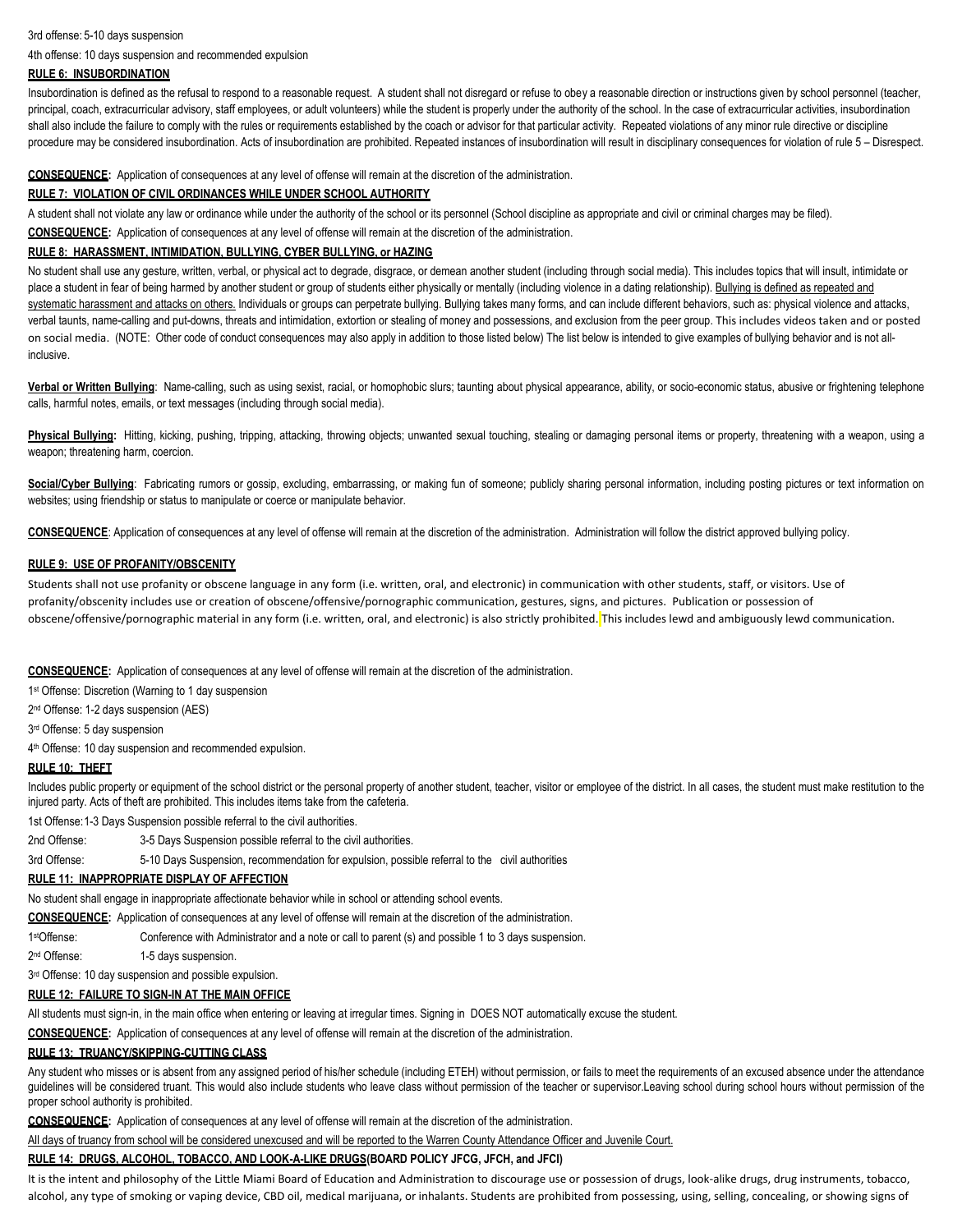consumption of narcotics, drugs, alcohol, vaping or smoking devices, CBD oil, medical marijuana, or inhalants on school grounds, on school buses, or while attending schoolrelated functions. In addition, students are prohibited from possessing or using tobacco, tobacco products, drug-related instruments or paraphernalia, e-cigarette devices, electronic hookah devices, etc. and cigarette lighters or matches, This prohibition is in effect on school grounds, on school buses, and while attending any school-related functions

# **POSSESSION AND/OR CONCEALMENT OF MATCHES OR LIGHTER**

1st Offense:1 Evening School

2nd Offense: 2 Evening Schools

3rd Offense: 1 Day Suspension

# **POSSESSION, CONCEALMENT OR USE OF TOBACCO OR TOBACCO PRODUCTS**

**(including e-cigarette devices, vaporizers, electronic hookah devices, etc.)**

**CONSEQUENCE:** Application of consequences at any level of offense will remain at the discretion of the administration.

1st Offense:1-3 Day(s) Suspension

2nd Offense: 3-5 Days Suspension

3rd Offense: 5-10 Days Suspension, recommended expulsion

#### **POSSESSION OR CONCEALMENT OF DRUG INSTRUMENT OR PARAPHERNALIA OR LOOK-A-LIKE DRUGS-PROHIBITED**

Paraphernalia includes hypodermic needles, roach clips, eyedropper, eye dropper bottles etc. and look-a-like drugs includes e-cigarette liquids, e- cigarette juices, vaporizer liquids, electronic hookah liquids/juices, etc., caffeine pills, over the counter pills, misrepresented pills, inhalants or inhalant containers, etc.

1st Offense:1-5 Days Suspension

2nd Offense: 10 Days Suspension, recommendation for expulsion.

#### **POSSESSION, USE OR SHOWING SIGNS OR EVIDENCE OF HAVING USED DRUGS AND/OR ALCOHOL - PROHIBITED**

1st Offense:10 Days Suspension, recommendation for expulsion

NOTE: At the discretion of the building administration at Little Miami Middle School, the student may be reinstated if documented evidence is submitted to the principal or his designee that an assessment has been made or scheduled with an Alcohol or Drug Abuse Center or similar agency. If the assessment is scheduled and the recommendations are followed the student will have five (5) days of the suspension lifted. If the student does not make contact with a Drug or Alcohol agency within ten (10) days of the suspension, he/she will go through an expulsion hearing with the possibility of being expelled. The Little Miami Guidance Team can assist in making the contacts with the appropriate agencies and in the follow up treatment if needed. Participation in a support group for students can be set up through the

Guidance Team as well. If during the recommended treatment program, the student fails to meet the outlined requirements of the program, he/she will be suspended from school for ten (10) days and there will be a request for an expulsion.

It will be possible for a student to use the counseling and or rehabilitation for ONE TIME only as a means to avoid expulsion. If a student once again possesses uses, conceals, or is showing signs of having consumed drugs and/or alcohol, he/she will be suspended out of school for ten (10) days and there will be a request for an expulsion.

When in cases of possession or concealment that there is a sufficient amount of narcotics, drugs or alcohol for the local law enforcement officials to file charges, the student will be immediately suspended from school for ten (10) days and there will be a request for expulsion.

#### **SALE, TRANSFER, OR DISTRIBUTION OF DRUGS, ALCOHOL, LOOK-ALIKE DRUGS, VAPING OR SMOKING DEVICES, OR OVER- THE-COUNTER PILLS**

1st Offense: 10 Days Suspension, recommended expulsion

NOTE: Students who must take prescribed medication during the school day or are taking over the counter medication while at school must secure and complete a medication request form from the main office secretary or nurse. This form will require sign off by a doctor for all medication to be consumed at school including non-prescription medication. All medication must be kept in the main office.

### **RULE 15: TARDY TO SCHOOL or Class**

Students who are late to school must check into the office. This is important since students are counted absent until they sign in. The office will determine if a student's tardy is "excused" or "unexcused". Tardies may be excused for a doctor's appointment (with doctor's note), a court appearance (with record from court), illness or family emergency (with note from parent – 5 per year), late bus, or for inclement weather if deemed appropriate by the administration. All other individual tardy cases will be reviewed by the school administration. Students are expected to arrive to class on time. Unexcused tardies to school or class will result in the following consequences:

#### **TARDY TO SCHOOL CONSEQUENCES**

| 5thUnexcused Tardy:  | Lunch Detention      |
|----------------------|----------------------|
| 7th Unexcused Tardy: | <b>Friday School</b> |
| 9TH Unexcused Tardy: | ISS                  |

10TH Unexcused Tardy and beyond: Assigned by Administration

#### **FAILURE TO SERVE EVENING SCHOOL MAY RESULT IN ASSIGNING OF ISS OR OSS. FIVE UNEXCUSED TARDIES EQUALS 1 UNEXCUSED DAY ABSENT FOR THE PURPOSES OF THE WARREN COUNTY ATTENDANCE POLICY.**

NOTE: After eight (8) days of absence during the year, a student must provide a doctor's note in order to receive any additional excused late to school. Teacher's classroom procedures will determine appropriate penalties for tardiness to class.

#### **RULE 16: OTHER CONDUCT**

A student shall not engage in any type of conduct not specifically set forth in the Student Code of Conduct which is harmful to the person or property of school personnel or other students or which conduct is not in compliance with socially accepted standards of behavior.

**CONSEQUENCE:** Application of consequences at any level of offense will remain at the discretion of the administration.

#### **RULE 17: FAILURE TO SERVE CLASSROOM DETENTION**

Students who are assigned a classroom detention by a teacher for minor disruptions must meet with the teacher at the assigned location and time after being given one day notice.

# Each Occurrence: If a student fails to serve the detention, the teacher may reschedule or refer the student to administration

# **RULE 18: AIDING AND ABETTING IN THE COMMISSION OF A VIOLATION OF RULES ONE (1) THROUGH THIRTY (30)**

All students are prohibited from aiding and abetting another student in the commission of a violation of any Rules 1 - 30.

**CONSEQUENCE:** Application of consequences at any level of offense will remain at the discretion of the administration.

#### **RULE 19: USING PROFANITY/OBSCENITIES IN THE SCHOOL ENVIRONMENT**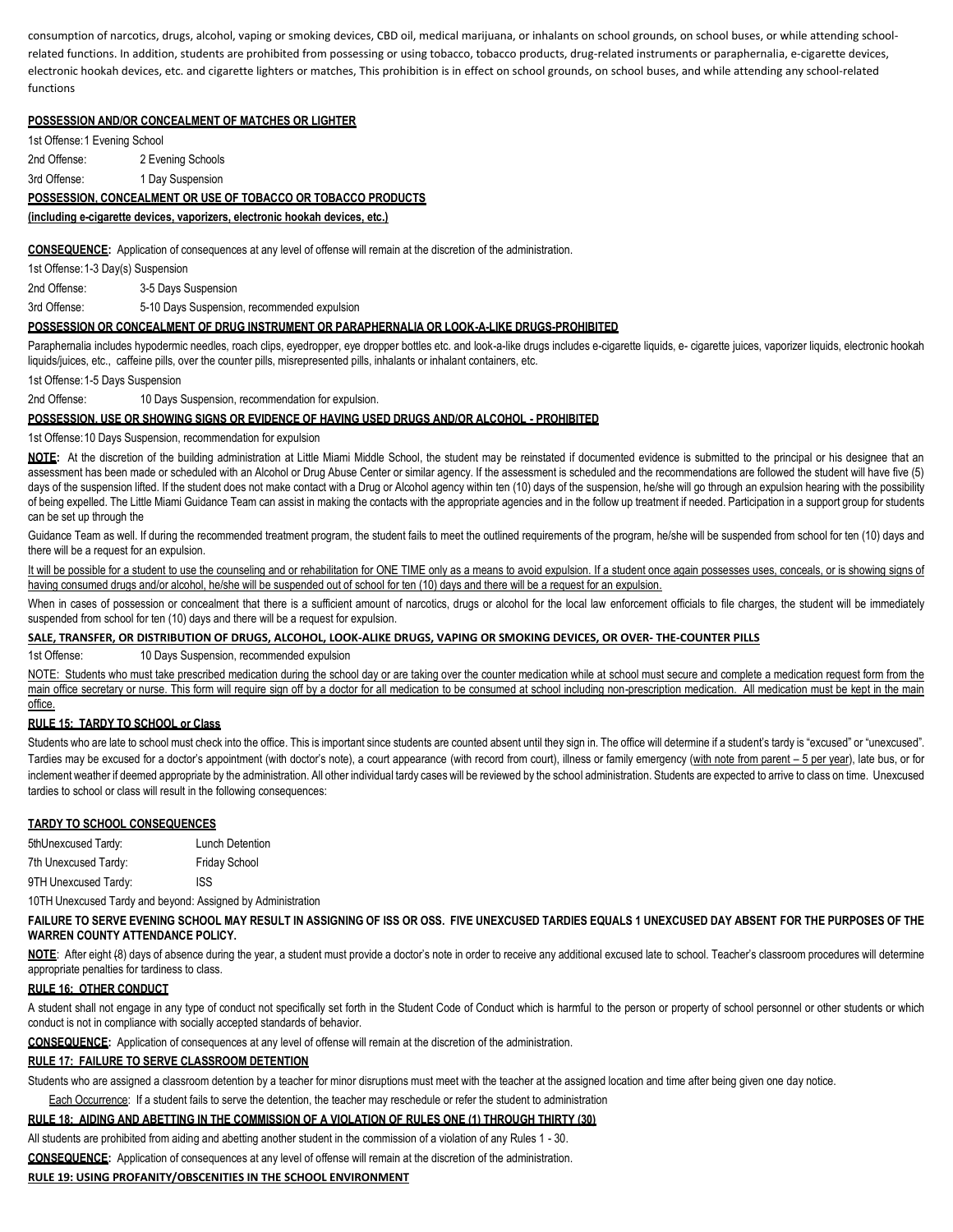A student shall not use profanity or obscene language either written or oral (including social media) in the school environment. Included in this prohibition would be the use of obscene gestures, signs, pictures, notes, publications or pornographic materials. Referring to school personnel in a profane or obscene manner is prohibited as well. All lewd and ambiguously lewd language is prohibited.

➔ **CONSEQUENCE**: Application of consequences at any level of offense will remain at the discretion of the administration.

# **RULE 20: LOITERING**

Loitering in the school building or on school grounds is prohibited. No student shall loiter in the school building or on school grounds after 3:00 PM unless attending or participating in a school sponsored event or activity and the students must be under the direct supervision of a staff member, coach, sponsor or advisor. Students should not arrive to school in the morning prior to 7:00 AM unless they have morning detention or a scheduled appointment with a staff member or administrator.

| 1st Offense: | Warning          |
|--------------|------------------|
| 2nd Offense: | 2 Detentions     |
| 3rd Offense: | 1 Day Suspension |
| 4th Offense: | 3 Day Suspension |

#### **RULE 21: SEXUAL HARASSMENT – PROHIBITED**

No student shall engage in any activity that results in unwanted sexual advances or unwanted verbal or physical contact of a sexual nature with another student. Students who falsely accuse teachers, administrators, and/or students of any type of misconduct will be subjected to the discipline code and could face suspension or expulsion.This includes social media posts.

**CONSEQUENCE:** Application of consequences at any level of offense will remain at the discretion of the administration, which may include but are not limited to - conference, warning, parent contact, detention, Evening School, suspension and or expulsion from school.

# **RULE 22: SLEEPING IN CLASS**

No student shall sleep in class on a regular basis. It is the sincere hope of LMJHS that all students arrive at school each day ready and eager to learn. This means parents and students should work together to ensure that the student has had adequate sleep and has eaten breakfast prior to his/her arrival to school. While student illness and other extenuating circumstances might cause a student to fall asleep in class, this rule is designed to eliminate sleeping in class on a regular basis.

1st Offense: Warning from teacher and request to sit up and stay alert.

2nd Offense: After several teacher warnings. Teacher makes phone contact with parent and **refers** the student to guidance. Consequences per teacher discipline plan.

#### **RULE 23: CODE OF CONDUCT FOR WCCC STUDENTS**

Only applies to LMHS students attending the Warren County Career Center.

# **RULE 24: RACIAL OR ETHNIC HARASSMENT OR INTIMIDATION**

No student shall engage in any activity that results in unwanted contact, harassment or intimidation that is related to the racial or ethnic background of the student or faculty victim. Use of racial or ethnic slurs either written or oral is included in this prohibition (including social media).

**CONSEQUENCE:** Application of consequences at any level of offense will remain at the discretion of the administration, which may include but are not limited to - conference, warning, parent contact, detention, Evening School, suspension and or expulsion from school.

#### **RULE 25: GANG MEMBERSHIP AND/OR ACTIVE DISPLAYS OF GANG RELATED BEHAVIOR IS PROHIBITED**

This prohibition includes gang colors, clothing, tattoos, symbols, graffiti, artwork, organizing or recruitment of members, gang hand signs and other activities that are related to or associated with gang membership.

**CONSEQUENCE:** Application of consequences at any level of offense will remain at the discretion of the administration, which may include but are not limited to - conference, warning, parent contact, detention, Evening School, suspension and or expulsion from school.

#### **RULE 26: OUT OF BOUNDS**

Presence in areas during school hours or outside school hours where a student has no legitimate business without permission of a school administrator or teacher is prohibited.

1st Offense: Verbal Warning /Lunch Detention

#### 2nd Offense: 1 day suspension

**CONSEQUENCE:** Application of consequences at any level of offense will remain at the discretion of the administration.

#### **RULE 27: FALSIFYING OF INFORMATION**

Students shall not be involved in activities including, but not limited to cheating, plagiarism, misuse of privileges, forgery, improper collusion or falsification of information. A student shall not make a false statement, a false accusation, or provide false information that in any way defames or damages the reputation of another student or staff member. Falsification of information includes attempting to change, modify, or misrepresent records, including but not limited to hall passes, absence excuses, documents or materials used in daily school operation; sharing false information (ie. Lying); or not properly identifying oneself to school personnel.

**CONSEQUENCE:** Application of consequences at any level of offense will remain at the discretion of the administration.

# **RULE 28: CHEATING OR PLAGIARISM**

1st Offense: Handled by the individual classroom teacher with loss of credit for the test, quiz, project, or assignment. (Notify parent and administrator)

2nd Offense: Application of consequences at this level will remain at the discretion of the administration.

#### **RULE 29: DRESS CODE FOR MIDDLE SCHOOL STUDENTS**

We are proud of the quality of dress worn by our students and the guidance given by parents. All clothing is expected to be in good taste, neat and clean. Clothing choices should provide for a safe environment for all students. The Little Miami School District is committed to providing students a quality education in an environment that prepares them for life after graduation. These standards of dress have been established to ensure such an environment where learning and preparation for the future are the top priorities.

Students will be permitted to wear apparel that does not cause a safety hazard, infringe on safety, or otherwise disrupt the learning environment. The building administrator may exclude any student, when, in his/her judgment, the apparel is not consistent with the standards established below. Repeated violations of this code will result in the same consequences for Rule 6 – Insubordination.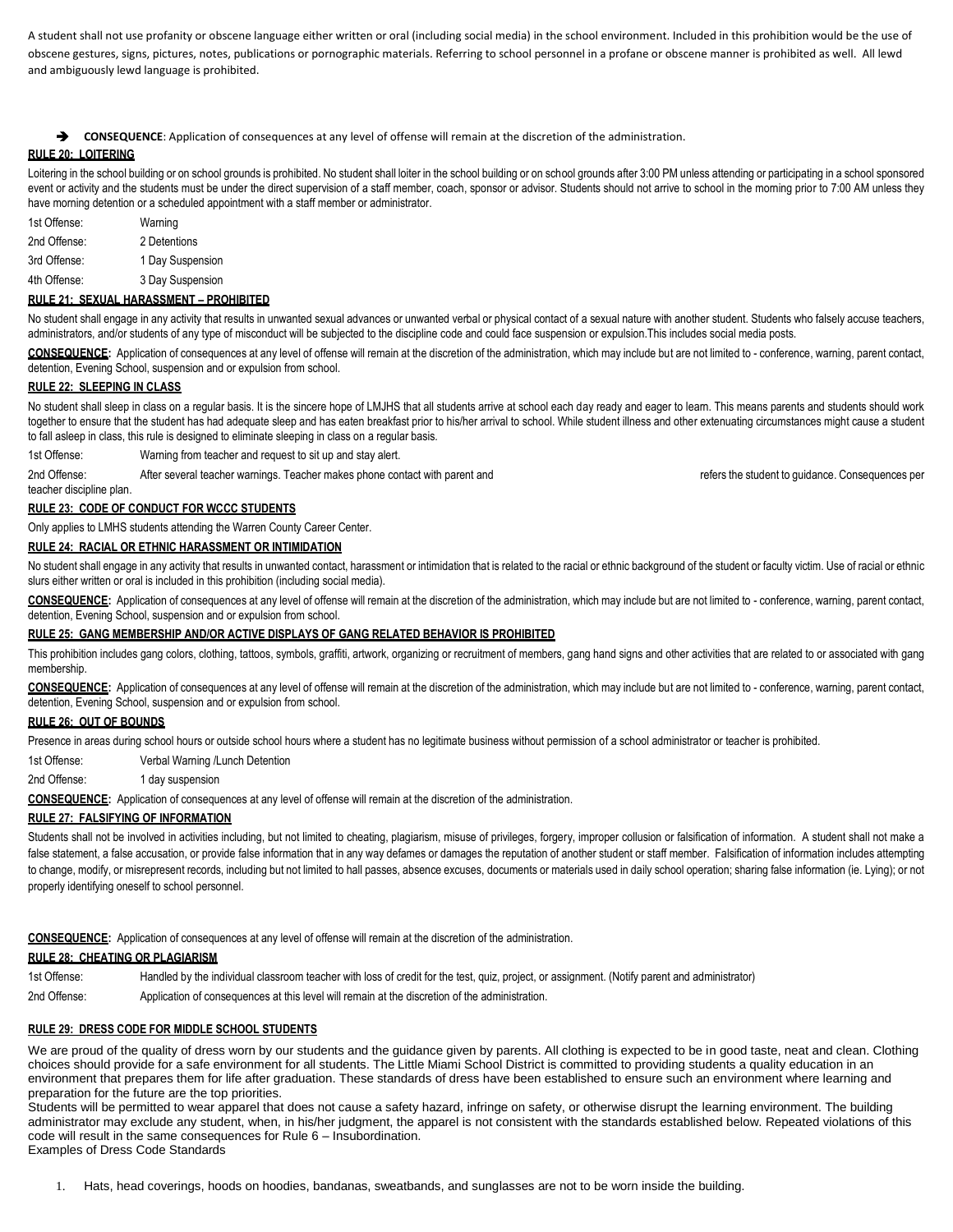- 2. Appropriate footwear must be worn and provide for safe and sanitary conditions.
- 3. Shirts and tops must have high enough necklines to cover all cleavage. Shirt sleeves, sweater sleeves, and vests must not be so loose or decorative as to create a safety hazard. Examples of inappropriate apparel include but are not limited to: Halters midriff tops, crop tops, spaghetti strap tops, revealing and/or see through tops which do not cover cleavage or are not covered by another garment. Open mesh garments, garments with open sides, tank tops, muscle tops or any other top with oversized arm holes, or otherwise expose skin or undergarments Shoulders should be completely covered.
- 4. Lower garments are to be worn at the appropriate level (top of the hips) and cannot drag the floor. All clothing must properly fit (not too big or too small). Lower garments should not allow any portion of the buttocks or undergarments to be exposed when the student sits, stands, raises his/her hand above their head or bends over. Skirts and shorts must fit appropriately. No form fitting shorts of any kind may be worn unless worn completely under a skirt/dress. Examples include biking, spandex and lycra-type shorts. If a belt is worn, it must be of proper length.
- 5. No skin should be visible between a student's top and bottom garment when the student sits, stands, raises his/her hand above their head or bends over.
- 6. Torn or tattered pants with small holes below finger tips are permitted so long as these holes do not become safety hazards or do not adequately cover the student.
- 7. Patches, insignias, buttons, jewelry, clothing, or other items that include obscene, violent, gang, tobacco, drug or alcohol related writing or images are not acceptable. Items of clothing that belittle others may not be worn (i.e. items that contain messages that are vulgar, offensive, obscene, or libelous; promote intolerance or confrontation, i.e. confederate flag, swastika; that denigrate others on the basis of race, color, religion, creed, national origin, gender, sexual orientation, or disability; that promote alcohol or drug use or violence).
- 8. Bulky coats and trench coats may not be worn during the day.
- 9. Exposed chains, jewelry, dog collars, spikes, piercings, and other articles judged to be potentially harmful or distracting to students are not permitted.
- 10. Face painting is prohibited. Makeup, hairstyles, piercings, and other body decoration or apparel that, in the opinion of the administration, is disruptive to the educational process are prohibited.
- 11. These guidelines are not to be considered all-inclusive. The administration reserves the right to deal with any apparel deemed inappropriate for school.
- 12. Book bags, backpacks, and oversize purse-type bags are permitted in the building during the day. These items must be stored in a school assigned locker during the day.
- 13. Students must maintain socially acceptable standards of personal hygiene.

# **Exceptions**

Exceptions to the above dress code will be considered for special events, cultural beliefs and to promote school spirit. Students and/or sponsors must have permission from the administration prior to the activity.

#### **RULE 30: GENERAL POLICIES AND PROCEDURES**

- 1. Food and drink, with the exception of bottled water, is strictly prohibited outside of the cafeteria. There will be no food or drink, including bottled water, permitted in any art or science classroom.
- 2. Students are not permitted in the hallway without agenda books.
- 3. Aides are not permitted in the hallway without badges or a pass.
- 4. Students shall not engage in any form of gambling. Possession or use of playing cards while school is in session is prohibited.
- 5. Students shall not possess items such as laser pointers, toy guns, water pistols, bean shooters, water balloons, or other similar devices.
- 6. Students must use their assigned lockers. Students are not to share their locker or combination with other students. Students must use assigned lock.
- 7. Use of personal music players (iPods, mp3 players, etc.) are strictly prohibited inside academic classrooms unless permission has been granted by a staff member or teacher. Aforementioned items found to be on and/or visible in prohibited areas will be confiscated and returned to the student at the end of the school day (1<sup>st</sup> offense). Subsequent violations will result in confiscation of the phone only to be released to a parent/guardian and may result in additional disciplinary measures.
- 8. Use of cameras during the school day is strictly prohibited unless related to an approved curricular or extracurricular activity.
- 9. Cellular phones, camera phones, hand-held gaming devices, or any other related electronic devices are strictly prohibited inside academic classrooms unless permission has been granted by a staff member or teacher. Cellular phones found to be on and/or visible in prohibited areas will be confiscated and returned to the student at the end of the school day (1st offense). Subsequent violations will result in confiscation of the phone only to be released to a parent/guardian and may result in additional disciplinary measures.
- 10. Skates, skateboards, Heely's, and other nuisance items are not to be brought to school. Students bringing these items or using them during school hours will be subject to disciplinary measures.
- 11. The school does not take responsibility for missing or lost personal items.
- 12. All technology must be used appropriately and according to the directions of school personnel. Any technology that disrupts academics will be confiscated and may result in additional discipline. Contents of electronic devices may be searched if there exists a reasonable suspicion that it may have been used in an activity prohibited by the Code of Conduct.
- 13. Unauthorized recording devices (audio or video) are not permitted.

#### **CONSEQUENCES:**

Application of consequences at any level of offense will remain at the discretion of the administration.

# CODE OF CONDUCT – ACTIVITIES

Since attendance is a very important part of any activity, students will be expected to participate in meetings, performances, and practices according to the activity's attendance policy. If it is necessary to be absent at any time, the students will be expected to notify the coach or advisor.

- 1. Equipment Students are responsible for all equipment issued to them. Students will be given a two week period to return all equipment at the conclusion of a season or activity. After two weeks the student will be charged for the cost of the equipment and will be denied participation in future athletics or activities until restitution has been made. Students who have outstanding charges for equipment will not receive awards and may not attend the banquet until all charges have been cleared or the equipment has been returned.
- a) A student or parent must pay for the replacement of any lost, stolen, or damaged items or equipment according to the CURRENT REPLACEMENT COST.
- 2. A student shall not engage in any criminal activity or violations of civil law.
	- Recognizing the varying degrees of severity of violations (misdemeanors vs. felonies), consequences for involvement may result in a minor reprimand up to the denial of participation in activities for one calendar year. Consultation with the coach or advisor, the athletic director and the administration will take place before a denial of participation is invoked.
- 3. All athletes are expected to behave in a manner which reflects positively on the school and their team. Behavior which is inappropriate would include the following:
	- a) Repeated truancy from class or school.
	- b) Acts of vandalism or abuse of school property.
	- c) Repeated violations of school rules or chronic incorrigible behavior.
	- d) Abusive language, gestures or profanity.
	- e) Behavior, attitude, or unsportsmanlike conduct at or during an athletic contest, practice or school sponsored event.

The penalties will be determined by the coach/advisor, athletic director, and/or administration.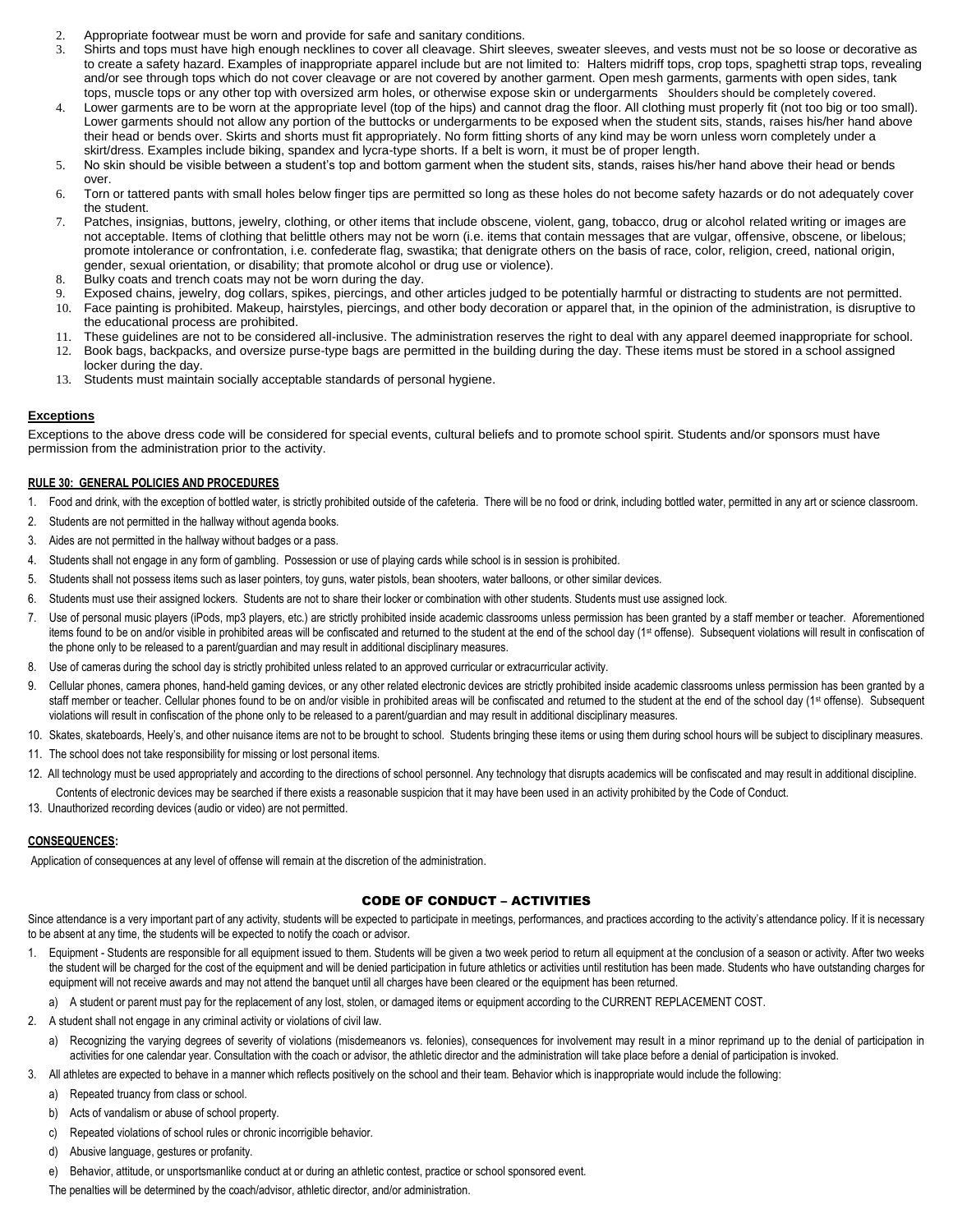- 4. Comply with all additional training rules or other requirements as set forth by the coach or advisor.
- 5. Once teams have been selected/cut, a student athlete who quits one team cannot join another.
- 6. Athletes must meet all OHSAA and District requirements for eligibility.
- 7. Athletes must pay all pay to participate fees prior to the start of each athletic season.

Activity Conflicts- A performance (athletic event, contest, play, concert, etc.) has priority over a practice or rehearsal. When two events of equal value conflict, the student may participate in the event of his/her choice without fear of penalty or consequence. Students are to inform coaches/advisers/teachers of the conflict as soon as they become aware of them.

# CODE OF CONDUCT – CAFETERIA/FOOD SERVICE

Students are expected to follow all rules from the student code of conduct in the cafeteria. Outside food is prohibited. Visitors will not be allowed to eat in the cafeteria. No open food may leave the cafeteria with the exception of bottled water.

### CODE OF CONDUCT – ATHLETICS POLICY

#### **(Separate Handbook issued for participants)**

#### Student Conduct on District Managed Transportation

The following regulations pertain to student conduct on District managed transportation and are intended to ensure the safety and welfare of the students, the driver and other drivers on the road and to ensure safety and proper maintenance of school vehicles.

Students will:

| be careful in approaching bus stops, walk on the left facing oncoming traffic, be sure that the road is clear both ways before crossing the highway and wait in a location clear of traffic; |  |
|----------------------------------------------------------------------------------------------------------------------------------------------------------------------------------------------|--|
| arrive at the bus stop before the bus is scheduled to arrive in order to permit the bus to follow the time                                                                                   |  |
| schedule:                                                                                                                                                                                    |  |

wait in an area clear of traffic and refrain from exhibiting behavior at the bus stop that threatens life, limb or property of any individual;

sit in assigned seats (drivers have the right to assign a student to a seat);

go directly to their assigned seat without disturbing or crowding other students and remain seated

while the vehicle is moving;

observe classroom conduct, or the bus conduct established by administrators and transportation

personnel and obey the driver promptly and respectfully;

keep the vehicle clean and free of trip hazards);

refrain from eating and drinking on the bus except as required for medical reasons or as permitted

by the District for non-routine trips when supervised by an appropriate chaperone, school

administrator or school personnel;

refrain from using profane language and from loud talking or laughing (unnecessary confusion diverts the driver's attention and might result in a serious accident); remain seated keeping aisles and exits clear, keep head, arms and hands inside the vehicle at all times and not throw or pass objects on, from or into the vehicle;

be courteous to fellow students and to the driver:

treat equipment as one would treat valuable furniture in their home (damage to the school vehicle is

strictly forbidden);

refrain from using nicotine products on the vehicle or possessing alcohol or drugs on

the vehicle except as prescription medications may be required for a student and

carry on the vehicle only items that can be held in their laps or can otherwise be stored on the vehicle in

accordance with State law.

Students must remain seated until the vehicle stops, then promptly unload and wait in their designated place of safety until the vehicle leaves. Students who must cross the street to reach the residence side of the street must

wait for the signal from the driver and cross in front of the vehicle after also checking for traffic themselves.

Failure of a student to follow these regulations may result in his/her forfeiting the right of transportation on District managed transportation.

#### **Discipline**

The Board authorizes the Superintendent or other administrators to suspend a student from transportation privileges only for a period of up to one school year. The only due process required is notice to the student of an intended bus riding suspension and an opportunity to appear before the administrator considering the suspension before it happens. The administrator's decision is final. When discipline problems with individual students arise, use the following guidelines.

If possible, the driver should resolve the problem.

When the driver is unable to resolve the problem, he/she should report it to the transportation supervisor. The transportation supervisor and driver, if necessary, confer with the principal. Any discipline is imposed by the principal of the school.

Problems that cannot be resolved by measures specified above are referred to the Superintendent.

The suspension of preschool students and students with disabilities from transportation may require a

modification of these procedures and complies with all applicable statutory requirements.

**NOTE:** *It is advisable that regulations in the area of student transportation bear the Board's official stamp of approval.*

#### *Adopted by Little Miami Board of Education April 26, 2022*

#### CODE OF CONDUCT – COMMUNITY

Students participating in athletic activities must conduct themselves as mature young men and women. Students involved in conduct that merits disciplinary action will be investigated by the school administration. The Student Code of Conduct previously outlined in this handbook is in effect on school grounds and at school sponsored activities and athletic events. Confirmation of misconduct will result in disciplinary actions appropriate to the offense.

#### CODE OF CONDUCT – EXTRA CURRICULAR

Suspension or removal from an extracurricular activity shall be governed by the constitution or by-laws of that extracurricular activity or by the policies of the Little Miami Board of Education, Little Miami Middle School and the Ohio High School Athletic Association. Participants will receive a set of rules from their coach or advisors that must be signed by the parent prior to participation. Questions regarding extracurricular activities should be directed to the advisor, coach or athletic director.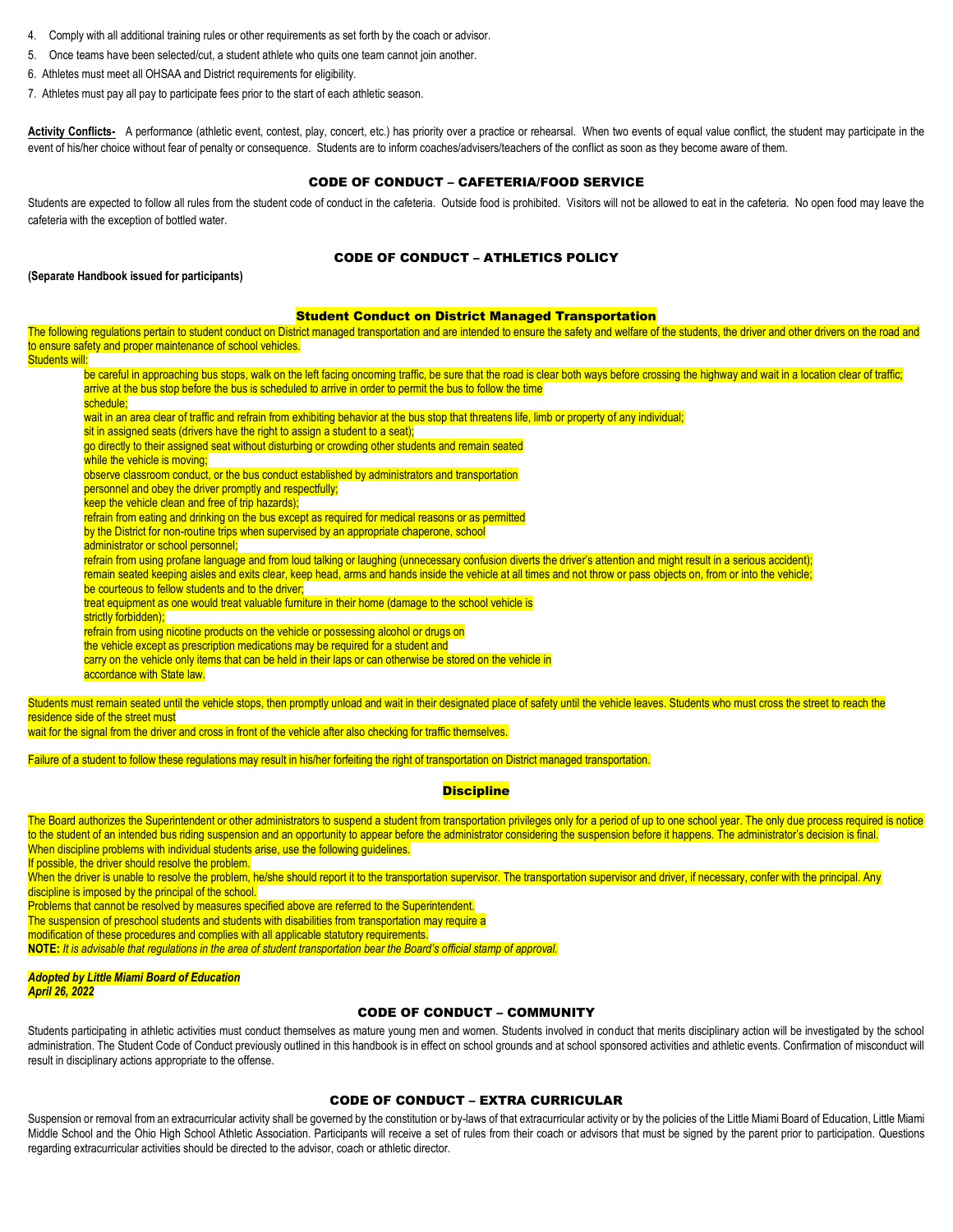#### DISCIPLINE PROCEDURES

# FRIDAY SCHOOL (FAILURE TO SERVE WILL RESULT IN ADDITIONAL CONSEQUENCES)

(SCHEDULED FRIDAY OF EACH WEEK IN CLASSROOM OF TEACHER SUPERIVISING)

FRIDAY SCHOOL will be used as an alternative plan to improve behavior without having students lose instructional time. Friday schools are given in lieu of an in-school or out-of-school suspension. Students assigned to Friday School will be sent to the office at 2:50 PM and be in attendance until 4:45 PM. Students must bring books and study materials and be engaged in school work the entire session. Students will conduct themselves in accordance with the School Code of Conduct. Failure to attend an assigned Friday School, failure to bring study materials, or failure to abide by the Student Code of Conduct may result in an in-school or out-of-school suspension at the discretion of the administration.

#### IN-SCHOOL-SUSPENSION (ISS)

Removal from regular school activities may result when a student is in violation of the Disciplinary Policy. School administrators may offer ISS which permits a student to attend school but is assigned to a supervised location. The student must do assigned school work and may be required to do work beyond what is done in the regular classroom.

#### RULES OF ISS

- 1. Student must stay on task with work at all times.
- 2. No sleeping or laying head down.
- 3. No food/drink (except during breaks).
- 4. Cell phones, personal music devices, cameras, and other electronic devices are prohibited. ISS supervisor has a right to claim any item deemed disruptive.
- 5. No talking or passing notes.
- 6. Adhere to all reasonable requests of the ISS supervisor.

\*The student must report to the ISS room as directed and remain there until released. Failure to comply with the above and any other regulations of LMJHS may result in OSS.

#### OUT OF SCHOOL SUSPENSION

The Assistant Principal, Principal or Superintendent may suspend a pupil from school for a period of time not to exceed ten school days. The number of days of suspension will be related to the seriousness of the offense. Academic work missed during the suspension must be made up for credit at the discretion of the administration. Students who are suspended or expelled may not be present on school property, participate or attend activities or contests (home or away), or be on property controlled by the school.

#### ALTERNATIVE EDUCATION SETTING

As an option to avoid an out of school suspension, students may be assigned to an Alternative Education Setting. This discipline is designed to restrict student activities during a school day or possibly after school hours. Time and location will be determined at the time of discipline.

# POLICIES

# POLICY STATEMENT (BOARD POLICY JFCH/JFCI)

The Board recognizes its share of the responsibility for the health, welfare and safety of the students who attend the District's schools. The Board is concerned about the problems of alcohol and drug abuse and recognizes that illegal or inappropriate use of alcohol, narcotic drugs, depressants or other controlled substances is wrong and harmful and constitutes a hazard to the positive development of all students.

The Board does not permit any student to possess, transmit, conceal, offer for sale, consume, show evidence of having consumed or used any alcoholic beverages, illegal drugs, non-prescribed drugs, look-alike drugs or any mind-altering substance while on school grounds or facilities; at school-sponsored events; in other situations under the authority of the District or in school-owned or schoolapproved vehicles. Included in this prohibition are any substances represented as a controlled substance, nonalcoholic beers, steroids, tobacco and tobacco products and drug paraphernalia.

The Board wishes to emphasize the following requirements:

1. A student is required to obey existing laws on school grounds and while involved in school activities. School authorities have the same responsibility as any other citizen to report violations of the law. The final disposition of any problem, however, is determined by the building principal with due consideration of the welfare of the student and of any other relevant factors involved.

2. Discipline is imposed independent of court action. Students are subject to immediate suspension or expulsion proceedings for possession or use of illegal drugs or alcoholic beverages.

3. Parents and students are given a copy of the standards of conduct and the statement of disciplinary sanctions and are notified that compliance with the standards of conduct is mandatory.

4. If conditions warrant, the administration refers the student for prosecution and offers full cooperation in a criminal investigation.

5. A reduction in penalty may be considered if the student receives professional assistance. Professional assistance may include but not be limited to an alcohol/drug education program; assessment with follow-through based on the assessment findings, counseling, outpatient treatment or inpatient treatment.

The Superintendent establishes and the Board considers for approval detailed procedures for dealing with students who may have a drug or alcohol problem. These procedures are in compliance with all applicable laws and observed by all staff members. It is the desire of the Board for students with problems to feel secure enough to ask for help from their teachers or counselors without fear of reprisal. Confidentiality shall be maintained within the limits of the law. The long-range welfare of the student is paramount.

#### ANTI HARRASSMENT/BULLYING/DATING VIOLENCE POLICY (FCF)

Hazing means doing any act or coercing another, including the victim, to do any act of initiation into any student or other organization that causes or creates a substantial risk of causing mental or physical harm to any person.

Throughout this policy the term bullying is used in place of harassment, intimidation and bullying.

Bullying, harassment and intimidation is an intentional written, verbal, electronic or physical act that a student has exhibited toward another particular student more than once. The intentional act also includes violence within a dating relationship. The behavior causes mental or physical harm to the other student and is sufficiently severe, persistent or pervasive that it creates an intimidating, threatening or abusive educational environment for the other student. This behavior is prohibited on school property, on a school bus or at a school-sponsored activity. Students found responsible for harassment, intimidation or bullying by an electronic act may be suspended.

Permission, consent or assumption of risk by an individual subjected to hazing, bullying and/or dating violence does not lessen the prohibition contained in this policy.

The District includes, within the health curriculum, age-appropriate instruction in dating violence prevention education in grades 7 to 12. This instruction includes recognizing warning signs of dating violence and the characteristics of healthy relationships.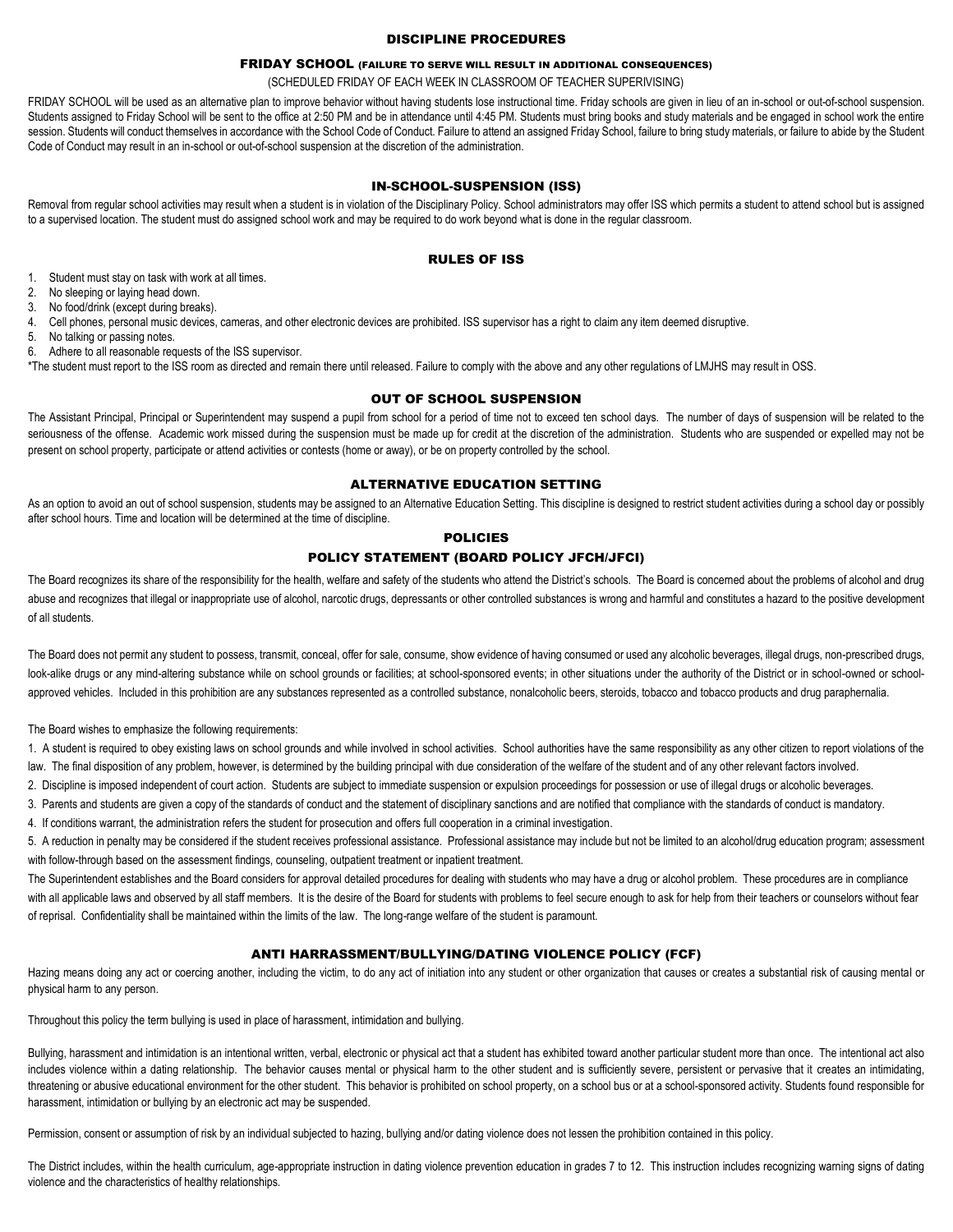Prohibited activities of any type, including those activities engaged in via computer and/or electronic communications devices or electronic means, are inconsistent with the educational process and are prohibited at all times. The District educates minors about appropriate online behavior, including interacting with other individuals on social networking websites and in chat rooms and cyber bullying awareness and response.

No administrator, teacher or other employee of the District shall encourage, permit, condone or tolerate any hazing and/or bullying activities. No students, including leaders of student organizations, are permitted to plan, encourage or engage in any hazing and/or bullying.

It is the responsibility of every employee, student, and parent to recognize acts of bullying and retaliation, and to take every action necessary to ensure that the applicable policies and procedures of Little Miami Schools are implemented. Any employee or student who believes that he/she has been subjected to bullying or retaliation can call or text 844-SaferOH or visi[t www.littlemiamischools.com](http://www.littlemiamischools.com/) and click the "Report Bullying" link on the "Resources" page for crisis information, options to report bullying, and the bullying prevention plan.

Administrators, teachers and all other District employees are particularly alert to possible conditions, circumstances or events that might include hazing, bullying and/or dating violence. If any of the prohibited behaviors are planned or discovered, involved students are informed by the discovering District employee of the prohibition contained in this policy and are required to end all such activities immediately. All hazing, bullying and/or dating violence incidents are reported immediately to the Superintendent/designee and appropriate discipline is administered.

The Superintendent/designee must provide the Board President with a semiannual written summary of all reported incidents and post the summary on the District's website, to the extent permitted by law.

The administration provides training on the District's hazing and bullying policy to District employees and volunteers who have direct contact with students. Additional training is provided to elementary employees in violence and substance abuse prevention and positive youth development.

District employees, students and volunteers have qualified civil immunity for damages arising from reporting an incident of hazing and/or bullying. Administrators, teachers, other employees and students who fail to abide by this policy may be subject to disciplinary action and may be liable for civil and criminal penalties in compliance with State and Federal law.

No one is permitted to retaliate against an employee or student because he/she files a grievance or assists or participates in an investigation, proceeding or hearing regarding the charge of hazing and/or bullying of an individual.

#### DANGEROUS WEAPONS IN THE SCHOOL (BOARD POLICY-JFCJ)

The Board is committed to providing the students of the District with an educational environment that is free of the dangers of firearms, knives and other weapons.

The definition of a firearm is any weapon (including a starter gun) which is designed to or may readily be converted to expel a projectile by the action of an explosive; the frame or receiver of any such weapon; any firearm muffler or firearm silencer or any destructive device (as defined in 18 U.S.C.A. Section 921), which includes any explosive, incendiary or poisonous gas, bomb, grenade, rocket having a propellant charge of more than four ounces, missile having an explosive or incendiary charge of more than one-quarter ounce, mine or device similar to any of the devices described above. A knife is defined as a cutting instrument having a sharp blade.

Unless a student is permanently excluded, the Superintendent shall expel a student from school for a period of one year for bringing a firearm or knife to a school within the District or onto any other property owned or controlled by the Board, or for possessing a firearm or knife at a school or on any other property owned or controlled by the Board, which firearm or knife was initially brought onto school property by another person, except that the Superintendent may reduce this requirement on a case-by-case basis in accordance with this policy. Any such expulsion shall extend, as necessary, into the school year following the school year in which the incident that gives rise to the expulsion takes place.

Matters which might lead to a reduction of the expulsion period include the student's mental and/or physical characteristics or conditions, the age of the student and its relevance to the punishment, the prior disciplinary history of the student and/or the intent of the perpetrator.

A student may be expelled for up to one year for firearm-related or knife-related incidents occurring off school property while at a school-sponsored interscholastic competition, extracurricular event or other school-sponsored activity.

A student suspended, expelled, removed or permanently excluded from school for misconduct involving a firearm or knife also loses his/her driving privileges. The District must notify the county juvenile judge and registrar of motor vehicles within two weeks of the suspension, expulsion or permanent exclusion.

The Board prohibits students from knowingly possessing an object on school premises, in a school or a school actioid and activity or on a school vehicle if both of the following apply.

1. The object is indistinguishable from a firearm, whether or not the object is capable of being fired.

2. The person indicates that the person possesses the object and that it is a firearm, or the person knowingly displays or brandishes the object and indicates that it is a firearm.

As defined by State law and for purposes of this policy, an "object that is indistinguishable from a firearm" means an object made, constructed or altered so that, to a reasonable person without specialized training in firearms, the object appears to be a firearm.

Students found in violation of numbers 1 and 2 above may be reported to the local law enforcement authority and may be prosecuted under State criminal statutes, as well as disciplined in accordance with the provisions of the District's Student Code of Conduct and State law.

The Superintendent is authorized to expel a student from school for a period not to exceed one year for making a bomb threat to a school building, or to any premises at which a school activity is occurring at the time of the threat. Any expulsion under this provision extends, as necessary, into the school year following the school year in which the incident that gives rise to the expulsion takes place.

#### EDUCATION/PREVENTION

The Board views with concern the serious implications of drug, alcohol and tobacco use by students. In keeping with its primary responsibility, the education of youth, the Board charges the staff to continue to investigate the causes of student involvement with drugs and alcohol and to develop suitable preventive measures whenever feasible.

The Board and the staff continue to seek ways to educate students about the dangers of the misuse and abuse of drugs, alcohol and tobacco. Instructional units include sessions about the causes and effects of drug, alcohol and tobacco abuse, especially in young people.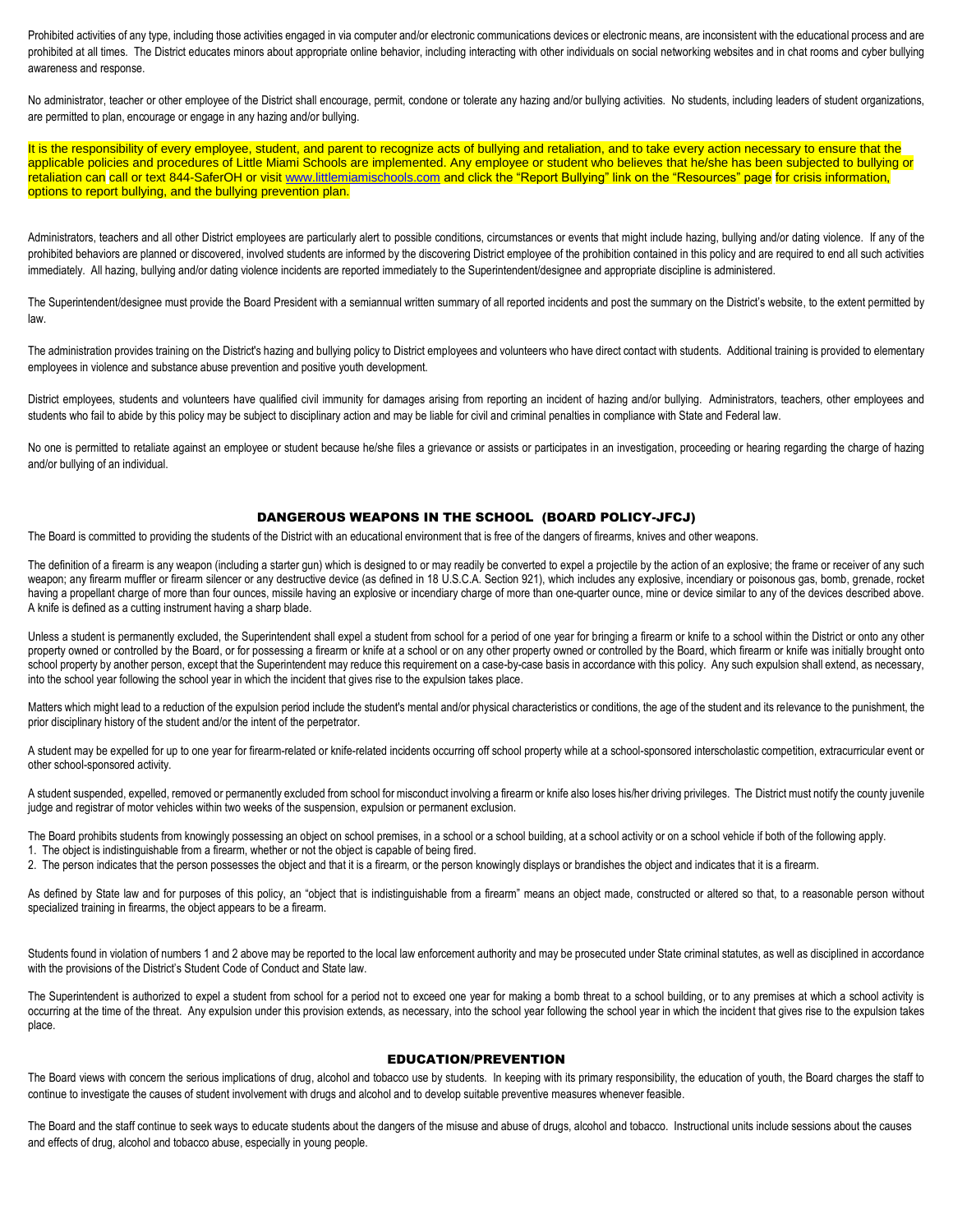#### COUNSELING AND REHABILITATION INFORMATION

The Board of Education does not maintain a drug/alcohol rehabilitation program, but the following are programs within the area available to students who need help with a drug or alcohol problem: Warren-Clinton Counties Center on Alcohol and Drug Abuse Bethesda Drug and Alcohol Treatment Center

# INTERNET ACCEPTABLE USE POLICY (EDE-R)

The following guidelines and procedures shall be complied with by staff, students or community members who are specifically authorized to use the District's computers or online services.

- 1. Use appropriate language. Do not use profanity, obscenity or other language which is lewd or ambiguously lewd or may be offensive to other users. Illegal activities are strictly forbidden.
- 2. Do not reveal your personal home address or phone number or those of other students or colleagues.
- 3. Note that electronic mail (email) is not guaranteed to be private. Technology coordinators have access to all messages relating to or in support of illegal activities and such activities may be reported to the authorities.
- 4. Use of the computer and/or network is not for financial gain or for any commercial or illegal activity.
- 5. The network should not be used in such a way that it disrupts the use of the network by others.
- 6. All communications and information accessible via the network should be assumed to be property of the District.
- 7. Rules and regulations of online etiquette are subject to change by the administration.
- 8. The user in whose name an online service account is issued is responsible for its proper use at all times. Users shall keep personal account numbers and passwords private. They shall use this system only under the account numbers issued by the District.
- 9. The system shall be used only for purposes related to education or administration. Commercial, political and/or personal use of the system is strictly prohibited. The administration reserves the right to monitor any computer activity and online communications for improper use.
- 10. Users shall not use the system to encourage the use of drugs, alcohol or tobacco nor shall they promote unethical practices or any activity prohibited by law or Board policy.
- 11. Users shall not view, download or transmit material that is threatening, obscene, disruptive or sexually explicit or that could be construed as harassment, intimidation, bullying or disparagement of others based on their race, color, national origin, ancestry, citizenship status, sex, sexual orientation, age, disability, religion, economic status, military status, political beliefs or any other personal or physical characteristics.
- 12. Copyrighted material may not be placed on the system without the author's permission.
- 13. Vandalism results in the cancellation of user privileges. Vandalism includes uploading/downloading any inappropriate material, creating computer viruses and/or any malicious attempt to harm or destroy equipment or materials or the data of any other user.
- 14. Users shall not read other users' mail or files; they shall not attempt to interfere with other users' ability to send or receive electronic mail, nor shall they attempt to read, delete, copy, modify or forge other users' mail.
- 15. Users are expected to keep messages brief and use appropriate language.
- Users shall report any security problem or misuse of the network to the teacher, his/her immediate supervisor or building administrator.

# STUDENT ALCOHOL AND OTHER DRUG POLICY

#### **Philosophy Statement**

The Little Miami School District recognizes its responsibility to provide all students with an environment conducive to the development of their maximum learning potential. The presence of alcohol and other drugs in the school or students with alcohol and other drug problems is a deterrent to learning, thereby limiting, interfering with or inhibiting the primary responsibility vested in the educational system.

The Little Miami Schools are concerned about the disruption of the learning environment of all students exposed to alcohol and other drug related behaviors. The district is concerned about the health of its students. Students adversely affected by alcohol and other drugs in the schools increases the likelihood that the safety and well being of our students will be disrupted through accidents, fights, absenteeism, poor academic performance, chronic discipline problems, etc.

The Little Miami Board of Education recognizes student alcohol and other drug use as wrong and harmful. Student alcohol and other drug use is a community problem requiring a community solution. Since the Little Miami Schools is an integral part of the community, it is in the best interest of the community that steps be taken to promote, enhance, and maintain a drug free school environment. The District also recognizes that alcohol and other drug use may lead to addiction, a treatable medical disease. In response, it is the policy to provide discipline as well as positive action to address alcohol and other drug use and/or dependency.

# PROCEDURES FOR SUSPENSION/EXPULSION (BOARD POLICY- JGD)

#### **1. Policy**

Suspension and expulsion from school shall be used as a means of discipline for serious offenses against the welfare of the school or for violation of the rules of the Board of Education, and only in cases where other forms of discipline are judged not to be sufficiently effective.

# **2. Procedure for Suspension**

The Principal or Superintendent may suspend a pupil from school for a period of time not to exceed ten (10) days. (The number of days of suspension should be related to the seriousness of the offense.) The Principal or Superintendent shall utilize the following procedures in order to invoke a suspension:

- a) Verify that there are sufficient grounds for suspension by contacting the complaining teacher, pupil, or other school personnel. Interview any witnesses identified by the complaining person.
- b) Give the pupil written notice of intention to suspend her/him and the reason(s) therefore and have the student acknowledge in writing receipt of the notice. If the pupil refuses receipt of the
- notice, the Principal or Superintendent should note such refusal on the receipt and, if a witness is available, obtain the witness's signature on the receipt indicating the pupil's refusal to sign. c) Permit the pupil an informal hearing before the Principal, Assistant Principal, or Superintendent to refute the charge against her/him through her/his own testimony and/or witnesses on her/his behalf.
- d) If at the informal hearing, the pupil fails to disprove the charges to the satisfaction of the school official conducting the informal hearing, she/he shall be given a letter of suspension to be given to her/his parent(s), guardian, or custodian. The letter shall state:
	- 1) The reason(s) for the suspension and its duration;
	- 2) that the student or his parent(s), guardian, or custodian have the right to appeal such suspension, first to the Local Superintendent and then to the Board of Education;
	- 3) that the student has the right to be represented at the hearing; and
	- 4) that the student, parent, guardian, or custodian has the right to request that such hearing be held in executive session.
- e) Attempt to contact the parent(s) by phone to inform them of the suspension.
- Send the pupil home at the close of the school day, if possible.
- g) Hand deliver or mail a copy of the letter of suspension to the parent(s) and Treasurer of the Board of Education within twenty-four (24) hours from the time of suspension. If the letter of

#### suspension is mailed to the parent(s), proof of mailing should, whenever possible, be obtained through the postal service at the time of mailing. **3. Procedure for Expulsion (BOARD POLICY JGE)**

Only the superintendent can expel a student. Expulsion is the removal of a student for more than 10 days, but not more than one year. An expulsion can extend beyond the end of the school year if there are fewer school days than expulsion days remaining. The Superintendent may apply any remaining parts of the period of the expulsion to the following school year. The Superintendent may require a student to perform community service in conjunction with or in place of an expulsion. The Board may adopt guidelines to permit the superintendent to impose a community service requirement beyond the end of the school year in lieu of applying the expulsion into the following school year. The Superintendent shall, prior to expelling the student from school:

a) Give the pupil and her/his parent(s) written notice of his intention to expel, indicating the reason(s) therefore.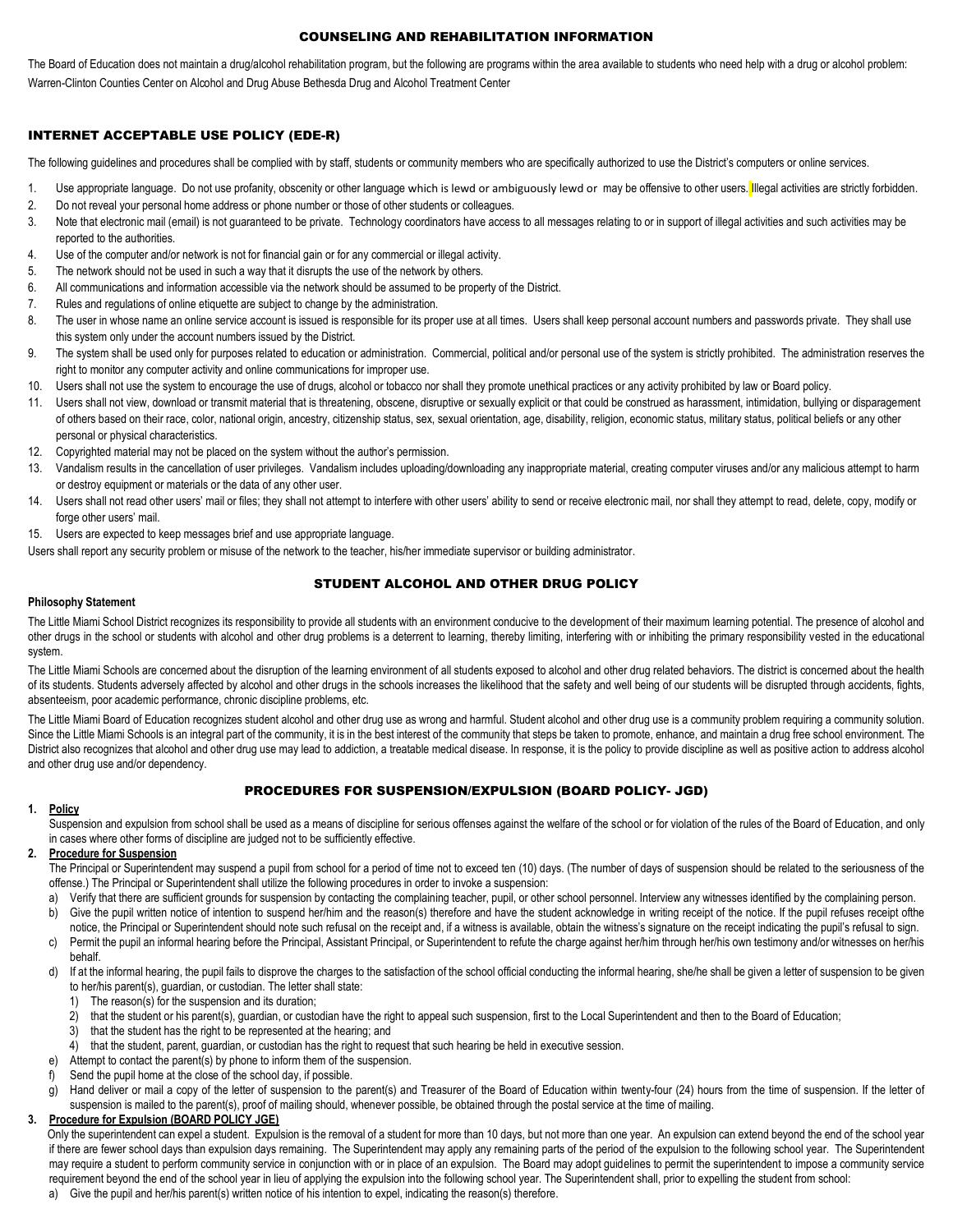- b) Notify the student, parent(s), guardian or custodian of an opportunity to appeal before the Superintendent or his designee and inform the pupil and her/his parent(s), guardian, custodian or representative as to the time and place of a hearing before the Superintendent or his designee and of the right to challenge the reason(s) for the intended expulsion. Such hearing shall not be earlier than three (3) days nor later than five (5) days after the notice is given. However, an extension of time may be given, upon the request of a pupil, parent(s), guardian, custodian or representative after which the Superintendent and/or his designee may establish a new time and place for the hearing.
- c) Permit the pupil and her/his parent(s), guardian, or custodian such hearing before the Superintendent or his designee to refute the charges against her/him through her/his own testimony and/or witnesses on her/his behalf.
- d) If, at the hearing, the pupil fails to disprove the charges to the satisfaction of the Superintendent or his designee conducting the hearing, the pupil shall be given a letter of expulsion to be given to her/his parent(s), guardian, or custodian. In the event parent(s), guardian, or custodian appeal at the hearing before the Superintendent, a copy of the letter of expulsion shall be given to him/her/them. The letter shall state:
	- 1. the reason(s) for the expulsion;
	- 2. that the student or his parent(s), guardian, or custodian has the right to appeal such expulsion to the Board of Education or its designee;
	- 3. that the student has the right to be represented at the appeal hearing before the Board of Education or its designee; and
	- that the student, parent(s), guardian, or custodian has the right to request that such hearing be held in executive session.
- e) Attempt to contact the parent(s) by phone to inform them of the expulsion.
- f) Hand deliver or mail a copy of the letter of expulsion to the parent(s), and Treasurer of the Board of Education within twenty-four (24) hours from the time of expulsion. If the letter of expulsion is mailed to the parent(s), proof of mailing should, whenever possible, be obtained through the postal service at the time of mailing.

The Superintendent will initiate expulsion proceedings against a student who has committed an act that warrants an expulsion even if the student withdraws from school before the Superintendent has held the hearing or made the decision to expel the student.

# **4. Procedure for Removal of Disruptive Pupil (BOARD POLICY- JGDA)**

A Superintendent, Principal, or Assistant Principal shall cause the immediate removal from school of a pupil whose conduct poses a continuing danger to persons or property or an ongoing threat of disrupting the academic process of the school, endangering other pupils, teachers, or other school employees, or damaging school property. The suspension procedure set forth in Section A shall be invoked in lieu of removal, if at all possible. If removal by the Superintendent, Principal, or Assistant Principal is necessary, then the following procedure will be followed:

- a) Notify the pupil in writing by hand delivery or mail (if mail is used, obtain proof of mailing from the postal service, if available) of the reason(s), and for the time and place of the hearing as soon as possible, but in any event, prior to the hearing provided for hereafter.
- b) Permit the pupil and his/her parent(s), guardian, or custodian a hearing within seventy-two (72) hours of the initial removal.

If a student's presence poses a continuing danger to persons or property or an ongoing threat of disrupting the academic process, the Superintendent, principal, assistant principal or personnel employed to direct, supervise or coach a student activity program may remove the student from the premises.

If either suspension or expulsion is contemplated, a due process hearing is held within three school days after the removal is ordered. Written notice of the hearing and the reason for removal and any intended disciplinary action is given to the student as soon as practicable prior to the hearing. The student has the opportunity to appear at an informal hearing before the principal, assistant principal and Superintendent/designee and has the right to challenge the reasons for the removal or otherwise explain his/her actions. The person who ordered or requested the removal is present at the hearing. Within one school day of the decision to suspend, written notification is given to the parent(s) of the student and Treasurer of the Board. This notice includes the reasons for the suspension and the right of the student or parent(s) to appeal to the Superintendent/designee.

If the Superintendent or principal reinstates a student prior to the hearing for emergency removal, the teacher may request, and is given, written reasons for the reinstatement. The teacher cannot refuse to reinstate the student.

In an emergency removal, a student can be kept from class until the matter of the alleged misconduct is disposed of either by reinstatement, suspension or expulsion.

In all cases of normal disciplinary procedures in which a student is removed from a curricular or extracurricular activity for less than 24 hours and is not subject to further suspension or expulsion, due process requirements do not apply

#### **5. Removal by Teacher**

- a) A teacher may remove a pupil whose conduct is disruptive of a curricular or extra-curricular activity under his/her supervision. Under such circumstances, the teacher shall notify the Principal that the student is being removed from the class and/or activity and being sent to the office. The teacher shall notify the Principal in writing by the end of the school day the reason(s) for the removal. If the Principal returns the pupil to the teacher's classroom and/or activity without having conducted a hearing in which the teacher has participated, the Principal shall submit in writing to the teacher the reason(s) for such action.
- b) Removal of a student from curricular or extra-curricular activities for a period of less than twenty-four (24) hours is permissible without the necessity of following any of the above prescribed procedures.
- Some examples of behavior which may lead to suspension or expulsion include:
	- 1. Disruption of or interference with curricular or extra-curricular activities.
	- 2. Damage to school property.
	- 3. Damage to private property.
	- 4. Assault.
	- 5. Dangerous weapons and instruments.
	- 6. Narcotics, drugs, or alcoholic beverages. smoking devices such as e-cigarettes and similar items.
	- 7. Inappropriate conduct toward school personnel insubordination.
	- 8. Smoking and use of other tobacco products.
	- 9. Truancy.
	- 10. Threats or intimidation of others.
	- 11. Removing or altering school records.
	- 12. Improper social behavior or social media behavior.
	- 13. Repeated violation of minor misconduct rules.
	- 14. Refusing to abide by a punishment.

# STUDENT RECORDS (BOARD POLICY- JO)

In order to provide students with appropriate instruction and educational services, it is necessary for the District to maintain extensive educational and personal information. It is essential that pertinent information in these records be readily available to appropriate school personnel, be accessible to the student's parent(s) or the student in compliance with law, and yet be guarded as confidential information.

The Superintendent is responsible for the proper administration of student records in keeping with State law and federal requirements and the procedures for the collection of necessary information about individual students throughout the District.

Upon request, all records and files included in the student's cumulative file are available to parent(s) or the student (if he/she is over 18 years of age). This request must be in writing and is granted within seven calendar days. No records are to be removed from the school. A principal, teacher or other qualified school personnel must be present to explain any of the tests or other material.

All rights and protections given to parents under law and this policy transfer to the student when he/she reaches age 18 or enroll in a postsecondary school. The student then becomes an "eligible